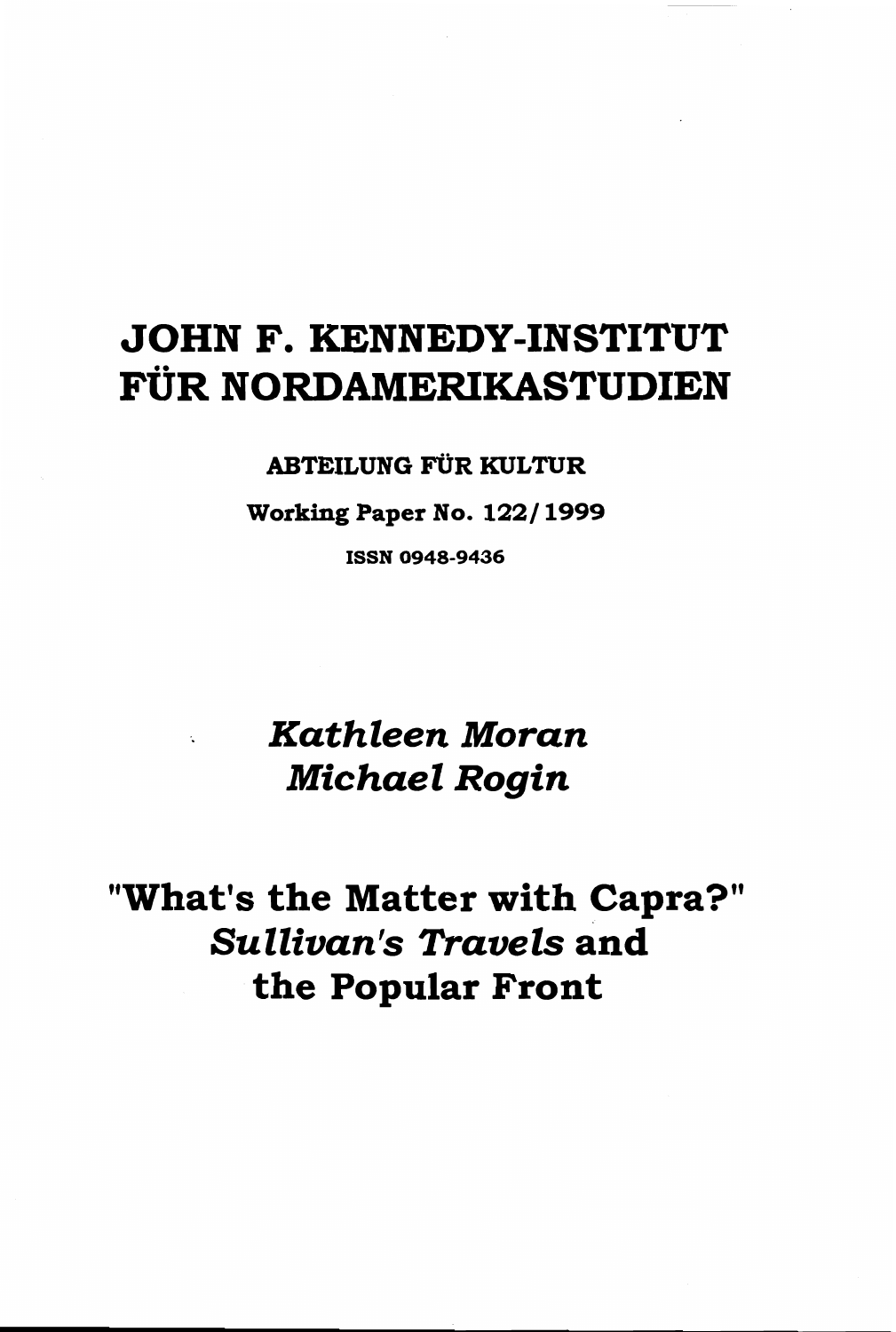Copyright © 1999 by Kathleen Moran and Michael Rogin

 $\sim 10^{-10}$ 

 $\sim$ 

 $\sim$   $\omega$ 

University of California Berkeley, Ca. 94720-1950 U.S.A.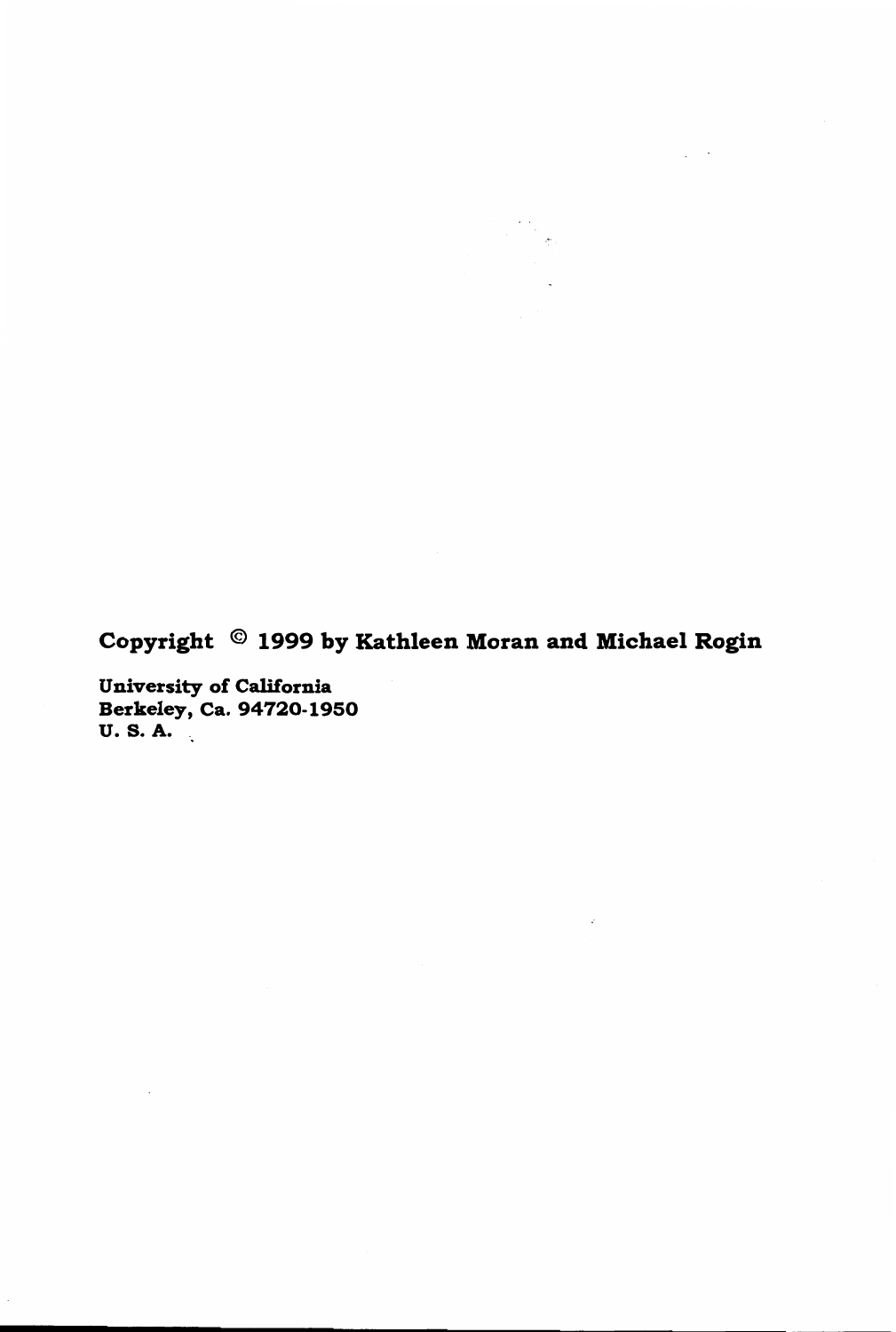## **"What's the Matter with Capra?"**  *Sullivan's Travels* **and the Popular Front**

From two positions that rarely intersect, the 1930s is remembered as a golden age. Film lovers hark back to the genius of the classic Hollywood studio system, climaxing in arguably the film capitol's greatest years, 1939-1940, with such movies as *The Wizard of Oz*, *Gone with the Wind*, *Mr. Smith Goes to Washington*, *Stagecoach*, *Destry Rides Again*, *The Grapes of Wrath*, and *The Philadelphia Story*. 1 The 1930s was also the golden age of the American left, the great exception in American politics that brought the United States closer to a social democratic potential than at any time in its history. New Deal programs provided jobs, economic protection, and a vital public sector. "The most important social legislation in American history – the Social Security and Wagner  $\arctan^{2}$  – generated major party electoral class cleavages unprecedented in the United States. The mass organization of industrial workers into the CIO, which also put class divisions at the center of American consciousness, issued forth in the first permanent trade unions of factory hands and the greatest triumph of working class struggle in American history. And the anti-fascist, pro-New Deal, pro-labor alliance of mental and manual workers, liberals, Socialists, and Communists inflected political, economic, and cultural life in the direction of the Popular Front.

How to understand this conjunction of classic Hollywood and the Popular Front? Was it merely a coincidence? Was mass media entertainment an escape from conflict-ridden depression America or a legitimate mode of cheering up the populace

<sup>1</sup> Hollywood itself proclaimed 1939 "The Greatest Year in Motion Pictures." For agreement that 1939 was the "*annus miribilis* of what has come to be known as the Classical Hollywood Cinema" see Tino Balio, *Grand Design: Hollywood as a Modern Business Enterprise, 1930- 1939* (New York, Scribner, 1993) 1; Robert B. Ray, *The Avant-Garde Finds Andy Hardy* (Cambridge, Harvard UP, 1995), 1; Peter Bogdanovitch, *Pieces of Time: Peter Bogdanovitch on the Movies* (New York, Arbor House, 1973) 154-59; and, more generally Thomas Schatz, *The Genius of the System: Hollywood Filmmaking in the Studio Era* (New York, Pantheon, 1988).

<sup>2</sup> Thomas Ferguson, "Industrial Conflict and the Coming of the New Deal: The Triumph of Multinational Liberalism in America," in Steve Fraser and Gary Gerstle eds., *The Rise and Fall of the New Deal Order* (Princeton, Princeton UP, 1989), 4.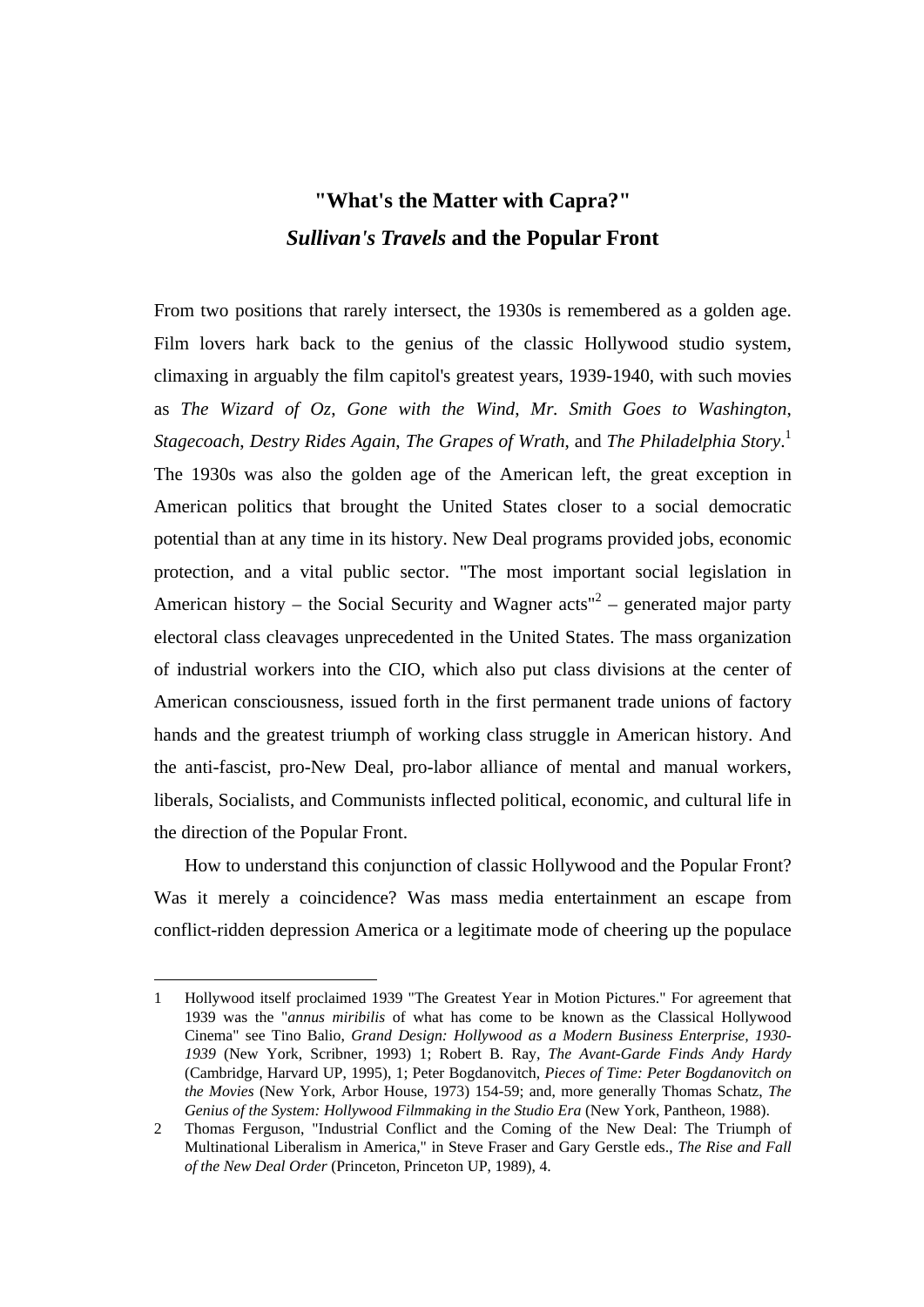during hard times? Did it provide symbolic social security in the service or at the expense of political change? Does the Popular Front deserve a share of the credit for Hollywood's golden age? Different motion pictures will answer these questions in different ways, but the only film actually to ask them was Preston Sturges' *Sullivan's Travels* (1941).

Self-reflexive from beginning to end, *Sullivan's Travels* is a film about the effort of a director of escapist comedies to make a Popular Front film. It enlists in the New Deal project of demand stimulation to recover from depression by foregrounding mass consumers in their most spectacular appearance, as constituting the motion picture audience. $3$ 

The question of the audience, of popular desire, preoccupied alike New Deal Keynesians, capitalists and their allies in the mass consumption industrial sector, Hollywood moguls, and Popular Front intellectuals. "The film critic who proceeds from any criteria other than the interests of the audience and operates to any conclusions than the effects on the audience, must immediately discover the bankrupcy of personal judgment," wrote Sidney Kaufman in the second issue (1940) of the short-lived Popular Front quarterly *Films*. But behind this self-proclaimed democratic attention to audience lay the worrisome question of how film technique, the other topic that Kaufman's film critic must not ignore, was to mediate between the people as desiring subjects and documentary objects of film. How could motion pictures simultaneously display the people's world accurately, give audiences what they wanted to see, and move the masses to action? Could films be "an art form – and social manifestation" at the same time?<sup>4</sup>

*Sullivan's Travels*' extreme self-consciousness about the Popular Front motion picture critic's issues – film form, genre conventions, and mass audience –seems to confine motion pictures to being about themselves, a conclusion that would break the connection the Popular Front was trying to establish between Hollywood and the outside world. The director within the film wants to open up a Popular Front window

<sup>3</sup> Brenda Wineapple, "*Sullivan's Travels*," *Journal of Popular Film and Television*, **NEED CITE**, the one critic to have put the audience at the center of the film, comes to very different conclusions than we do.

<sup>4</sup> Kaufman was reviewing Margaret Thorpe, **CITE** See Sidney Kaufman, **CITE** and Sawyer Falk, "Towards a New Ethical Base," *Films*, November 1939, 5.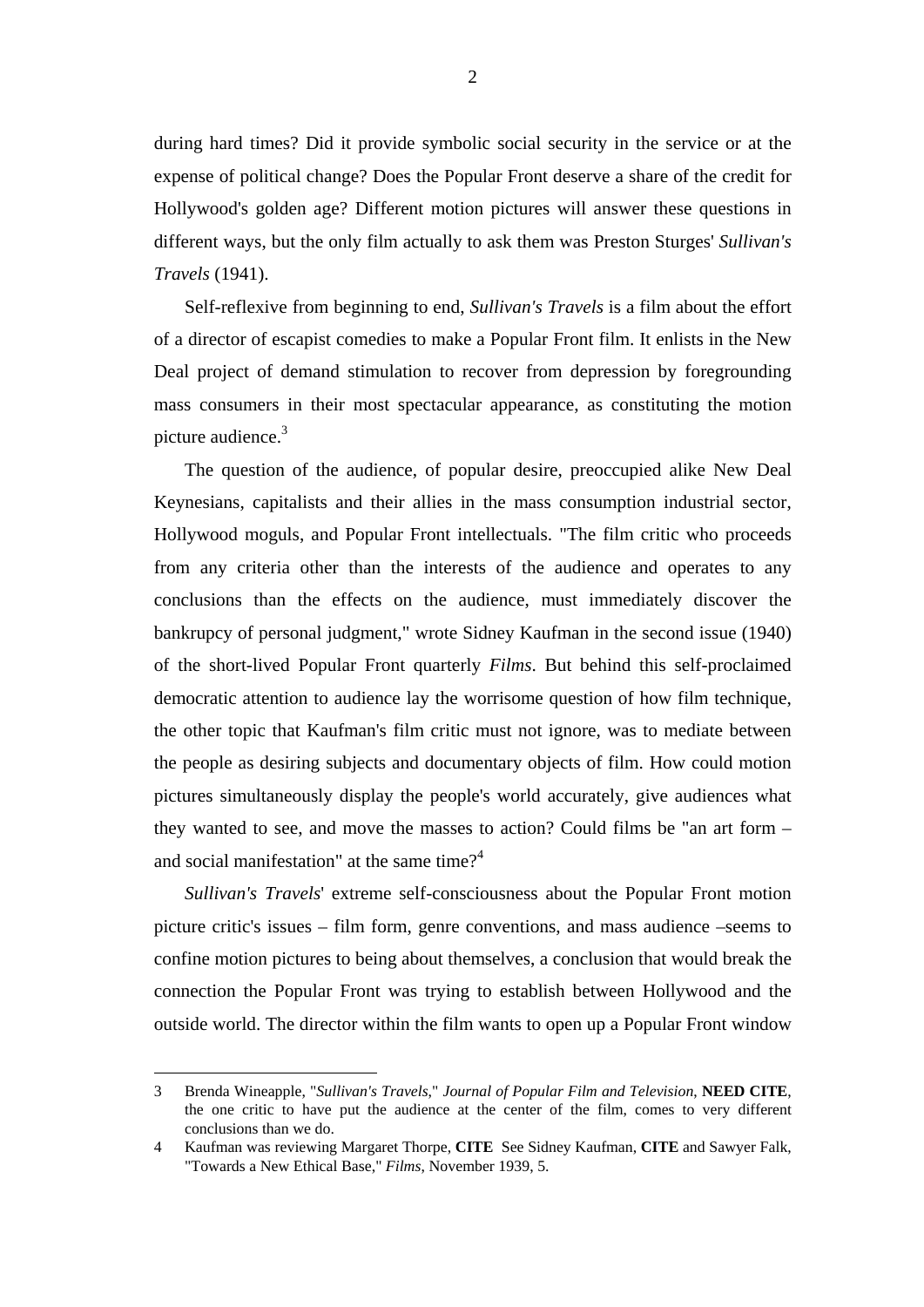on society; the director of the film turns that window into a self-reflecting mirror. In displaying the movie audience to itself, or so we will argue, the motion picture that results cuts against the grain of proponents of consumer democracy from 1930s reform intellectuals and advertisers to contemporary reception theorists. But in so far as *Sullivan's Travels* forces self-awareness on the mass viewing public, far from rendering itself politically irrelevant it exposes what drives us from outside Hollywood to want to occupy the spectator position.

By carrying to a totalizing extreme classic Hollywood intertextuality (present in the plots of backstage musicals, in comedies' inside jokes referencing other films, and more generally through star aura and generic coding), and by putting the audience into the picture, *Sullivan's Travels* shatters the realistic illusionism of the classic studio product.<sup>5</sup> As self-conscious about the problem of representation as was *Let Us Now Praise Famous Men*, the greatest documentary of Popular Front America, *Sullivan's Travels* responds in the opposite way from the book of reportage, photographs, and self-questioning meditations that appeared shortly before the release of the Sturges film. Shot at the end of the domestic Popular Front, and moving from its films of popular life to a theatricality that conspires with the dark forces it is supposed to holding at bay, *Sullivan's Travels* stands as the American *Rules of the Game*. 6

<sup>5</sup> Compare E. Rubinstein, "Hollywood's Travels: Sturges and Sullivan," *Sight and Sound*, Vol. 47 (Winter 1977-78), 50-52. Although David Bordwell, Janet Staiger, and Kristen Thompson, *The Classical Hollywood Cinema: Film Style and Mode of Production to 1960* (New York, Columbia UP, 1965) has rightly been charged with heavily overstating classic Hollywood's commitment to the invisibility of the form, *Sullivan's Travels* nonetheless remains exceptional within the practice of the studio system.

<sup>6</sup> James Agee and Walker Evans, *Let Us Now Praise Famous Men: Three Tenant Families* (Boston, Houghton Miflin, 1960 [1941]); Geneviève Joutard, *Le Cinéma du Front Populaire* (Paris, Lierre Lherminier, 1986), 161-64. It was Agee who, reviewing films for *Time* and *The Nation* in the 1940s, set the durable terms on which Sturges has come to be appreciated. For the writer's intensely ambivalent investment in the director, as if the two had made the opposite choices – commitment vs. comedy – out of one common ground, see James Agee, *Agee on Film: Reviews and Comments* (Boston, Beacon Press, 1964), 73-76, 115-17, 342-45, 352-53, and Brian Henderson ed., *Five Screenplays by Preston Sturges* (Berkeley, University of California Press, 1985), 16-21.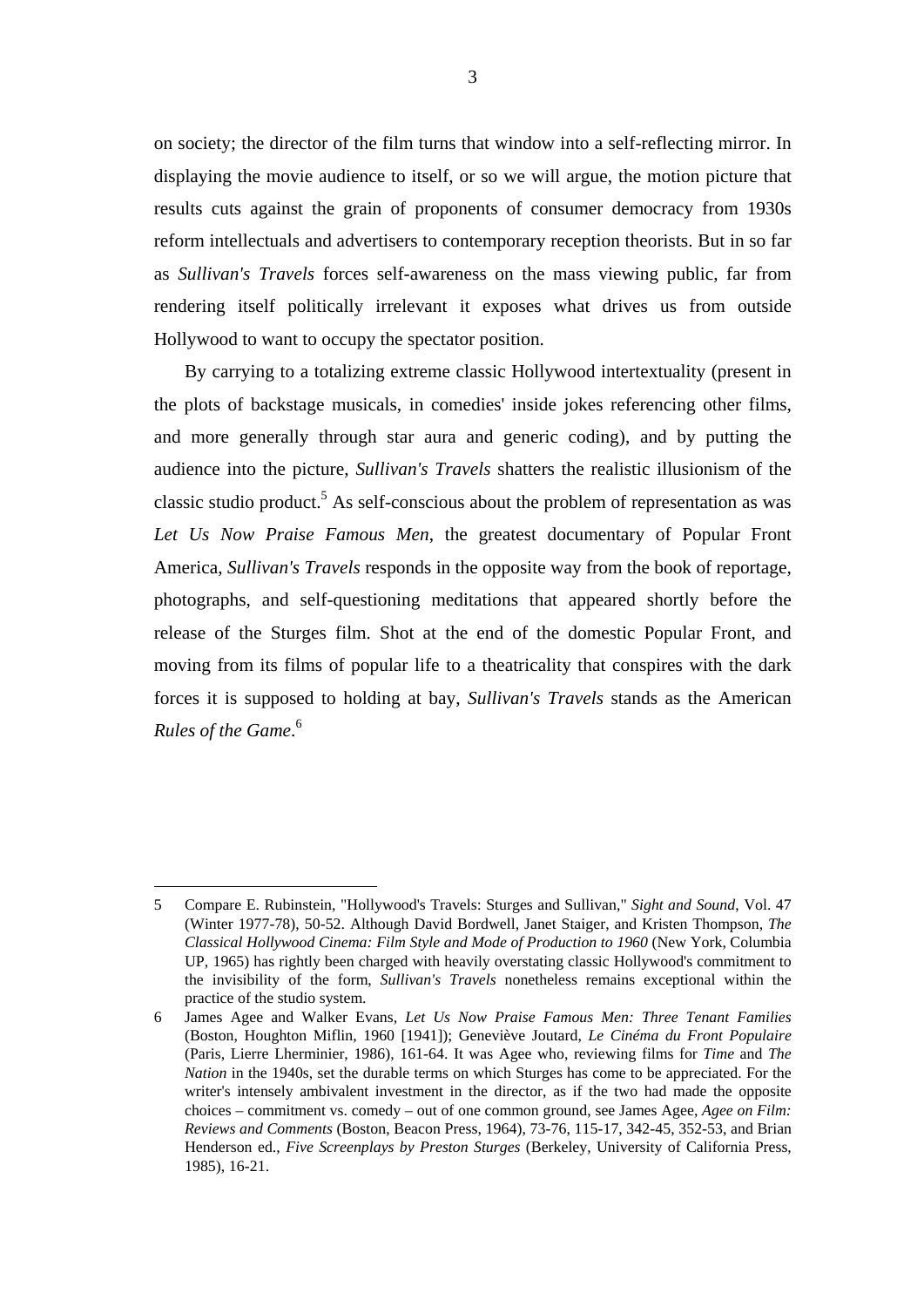To the question of the relationship between the two 1930s arenas of political and social action on the one hand and mass culture (for our purposes Hollywood) on the other, scholars have offered three opposing responses. The first has been, don't ask. In most writing on the Depression decade, Hollywood rests inside one watertight compartment, the New Deal and the Popular Front in another, so that any relationship between them would be purely coincidental. In Warren Susman's variant, "While traditional historians generally see the period as the age of Franklin D. Roosevelt, cultural historians are more likely to call it the age of Mickey Mouse."<sup>7</sup>

Challenging the bifurcation of political and economic historiography from film studies, a second, old left orientation begins by contrasting New Deal problemsolving and/or the Popular Front's concern with the real conditions of American life to Hollywood escapism. That dichotomy then generates attention to the efforts of the Popular Front to influence Hollywood.<sup>8</sup> A third, new left or post-new left point of view finds synergy between Hollywood and the New Deal, what Guliana Muscio calls a "reciprocal attraction" connecting 1930s politics to mass communication. The old left, paying particular attention to the extra-textual political allegiances of filmmakers, sees class conflict at the points of production, including Hollywood. Post-new left scholars, by contrast, examine the communal potential of consumer society. They trace the New Deal project of a "more general economic recovery program premised on expanded mass consumption" from the "consumer economy"

<sup>7</sup> Warren Susman, *Culture as History: The Transformation of American Society in the Twentieth Century* (New York, Pantheon, 1984), 197. Even though this observation follows a discussion of *Sullivan's Travels*, the film – with a Mickey Mouse cartoon at its center – whose investigation of the relationship between political reform and Hollywood entertainment will be our subject, Susman's seminal work does not so much heal the split he identifies as exemplify it.

<sup>8</sup> See the special "Hollywood Number" of *Direction*, Vol. 3 (April 1940), whose perspective is carried forward with far greater sophistication in Michael Denning, *The Cultural Front: The Laboring of American Culture in the Twentieth Century* (London, Verso, 1996), 362-422. See also Nancy Lynn Schwartz, *The Hollywood Writers' Wars* (New York, Knopf, 1981). Thom Anderson makes a convincing old left case for the role of Communists in creating the variant of film noir he calls "film gris" in the face of the postwar blacklist, but the movies he discusses emerge out of the breakdown of the Popular Front after World War II and belong to it neither in period nor in tone. See Thom Anderson, "Red Hollywood," in Suzanne Ferguson and Barbara Groseclose eds., *Literature and the Visual Arts in Contemporary Society* (Ohio State, Columbus, 1985), 183-91.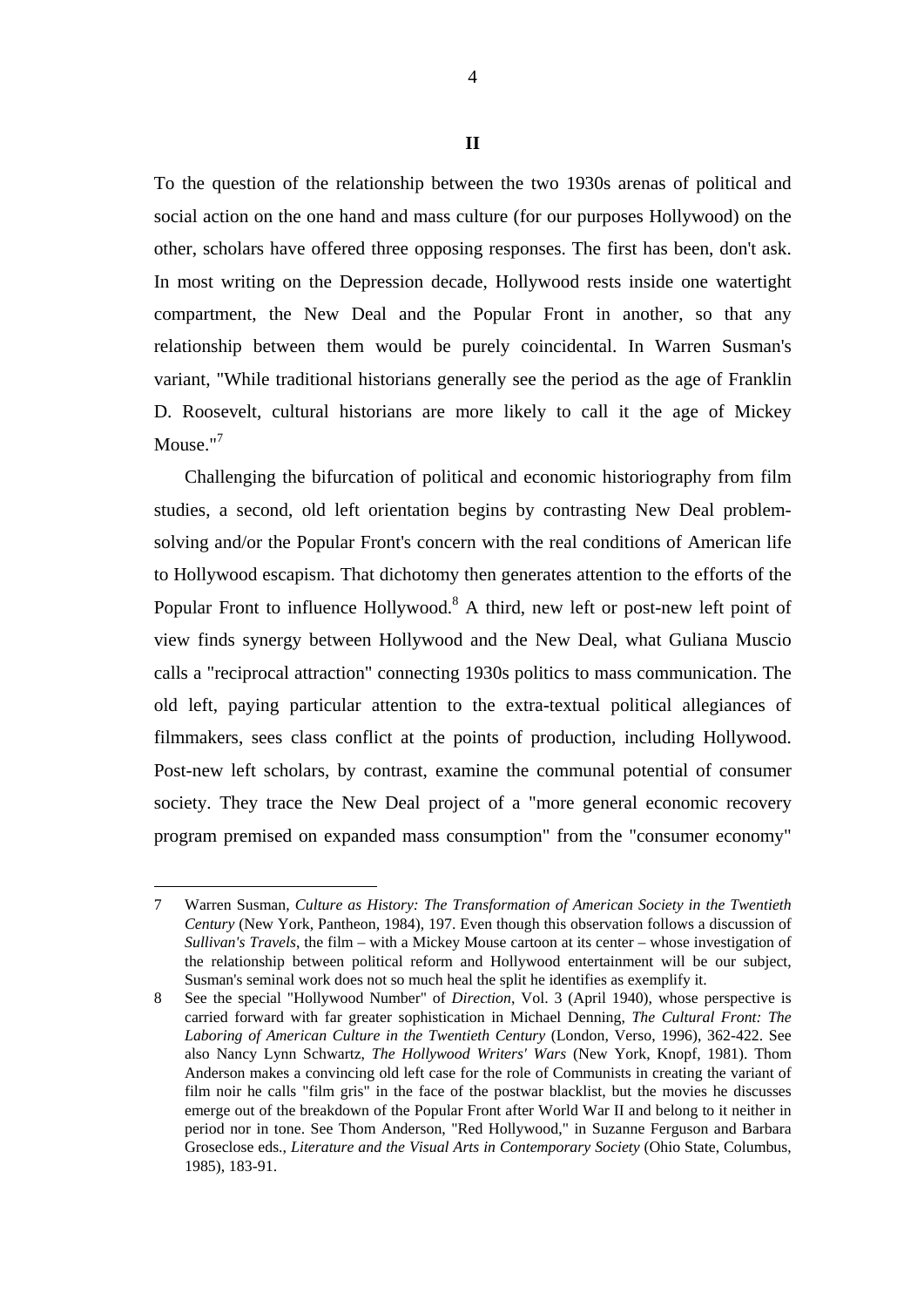into consumer culture. To quote Susman again, "The shift to a culture of sight and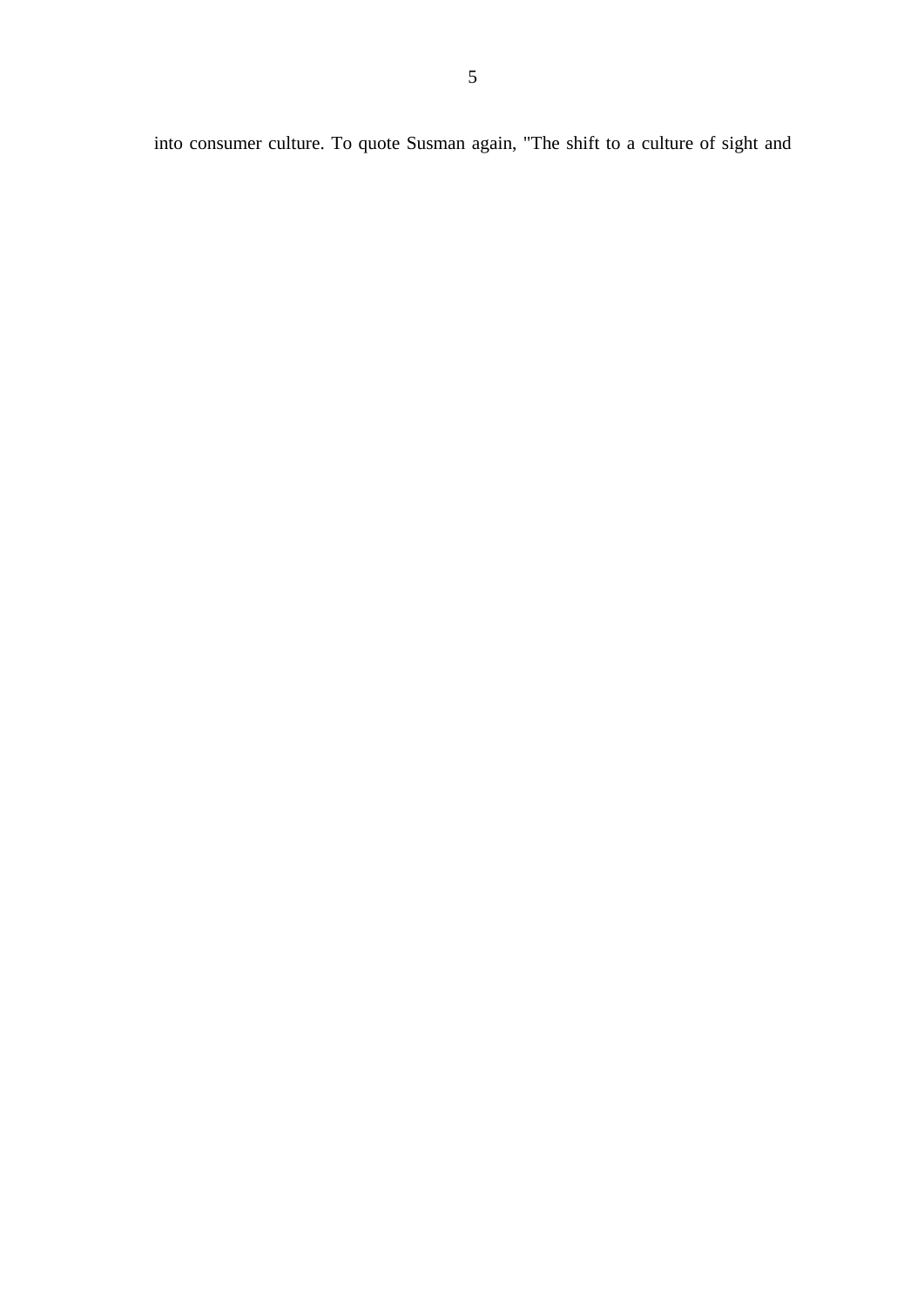sound" – preeminently talking pictures – "created a special community of all Americans." In this view Hollywood helped create a shared American way of life, even a working class Americanism, that underpinned trade union organizing across ethnic lines and the New Deal coalition. From one perspective New Deal values found their way into film. Looked at inversely, the symbiosis between the entertainment and political capitals subsumed the New Deal under Hollywood instead of the reverse.<sup>9</sup>

Unlike those writing from a post-new left perspective, old left scholars emphasize the Popular Front as a specific political formation. Michael Denning has brilliantly shown (with Communist Party founder Louis Fraina/Lewis Corey as his American Antonio Gramsci) that the Gramscian project of creating a left national popular culture generated a cultural front during the New Deal.<sup>10</sup> However crucial was the 1935 change in the Communist Party line (responding to the Nazi consolidation of power and the fascist threat), Denning rightly derives the turn to culture from the postwar political defeats suffered by the international left. The national situations in Italy and the United States were by the 1930s doubly opposed,

<sup>9</sup> The quotes are from Guiliana Muscio, *Hollywood's New Deal* (Philadelphia, Temple UP, 1997), **GET PAGE**; Michael A. Bernstein, "Why the Great Depression Was Great: Toward a New Understanding of the Interwar Economic Crisis in the United States," and Alan Brinkley, "The New Deal and the Idea of the State," in *Rise and Fall of the New Deal Order*, 34-35, 68-72, and from Susman, *Culture as History*, 160. See also Lizabeth Cohen, *Making a New Deal: Industrial Workers in Chicago, 1930-1939* (New York, Cambridge UP, 1990); Gary Gerstle, *Working-Class Americanism: The Politics of Labor in a Textile City, 1914-1960* (Cambridge, Cambridge UP, 1989); Lawrence W. Levine, "American Culture and the Great Depression," and "Hollywood's Washington: Film Images of National Politics During the Great Depression," in *The Unpredictable Past: Explorations in American Cultural History* (New York, Oxford, 1993), 206-55; Lary May, "Making the American Way: Moderne Theatres, Audiences, and the Film Industry 1929-1945," *Prospects*, Vol. 12 (1987), 89-124, and "Movie Star Politics: The Screen Actors' Guild, Cultural Conversion, and the Hollywood Red Scare," in May ed., *Reconstituting America: Culture and Politics in the Age of the Cold War* (Chicago, University of Chicago Press, 1989), 125-53; Andrew Bergman, *We're in the Money: Depression America and Its Films* (New York, Harper, 1972); Nick Roddick, *A New Deal in Entertainment: Warner Brothers in the 1930s* (London, British Film Institute, 1983); Mark Roth, "Some Warners Musicals and the Spirit of the New Deal," in Rick Altman ed., *Genre: The Musical* (London, Routledge, 1981), 42-56; For the comparable view that "swing represented the cultural expression of the New Deal in music," see David W. Stowe, *Swing Changes: Big Band Jazz in New Deal America* (Cambridge, Harvard UP, 1994), and Lewis A. Erenberg, *Swingin' the Dream: Big Band Jazz and the Rebirth of American Culture* (Chicago, University of Chicago Press, 1998), quoted p. 257. We label the orientation of the above authors post-new left so as never to invoke (except in this one sentence) the much overused talismanic phrases "postmodern" and "cultural studies," which would not constitute the self-descriptions of most of the writers cited here.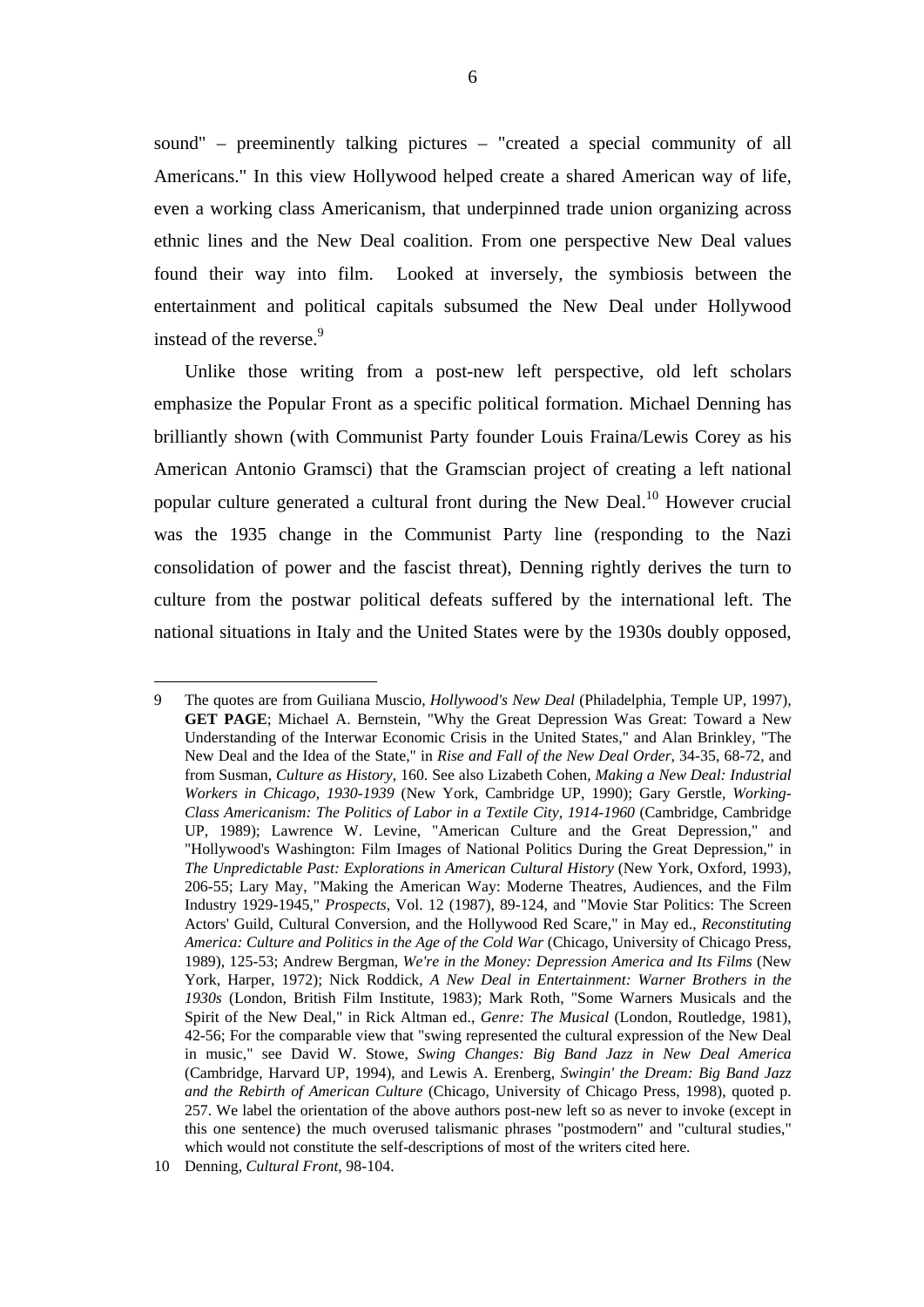however, complicating the retrospective transfer of a Gramscian perspective to America. On the one hand, whereas Gramsci could imagine that an Italian national popular would be oppositional to the fascism that ruled Italy, the American Popular Front benefitted and suffered from the New Deal embrace. On the other hand, whereas – at least according to Gramsci – the absence of a national revolution had deprived Italy of a deeply-engrained national popular culture, leaving space for nationalist cultural mobilization under the auspices of the left, the United States produced in the wake of its revolution the first mass national culture in the world. Its original central forms, the frontier myth and blackface minstrelsy, derived from America's twin histories of racial domination, and its locus by the 1930s was Hollywood.<sup>11</sup>

Motion pictures may have been a contested terrain in the early years of the twentieth century, with diverse sites of local, inexpensive production generating countless films of working class life.<sup>12</sup> In a devilish historical irony, however, by the time that the New Deal, the CIO, and the Popular Front were (not to minimize the severe limits within which they operated) setting the political agenda, the Left confronted in Hollywood a centralized, conservative, enormously pervasive and successful site of the national popular. In the United States, therefore, the cultural front was not faced with creating something that did not exist but rather had to transform something that all too palpably did – an effort that was called by one of the men who would come to lead the fight against it, "the Communist plan to take over the motion picture business." That figure, whose two giant steps toward the White House were taken first as President of the Screen Actor's Guild by supporting the House UnAmerican Activities Committee blacklist against the old left, and second by getting elected Governor of California against the new left, was, of course,

<sup>11</sup> See Antonio Gramsci, *Selections from Cultural Writings*, David Forgacs and Geoffrey Nowell-Smith eds. (Cambridge, Harvard UP, 1991); Richard Slotkin, *Regeneration through Violence: The Mythology of the American Frontier, 1600-1860* (Middletown, Wesleyan UP, 1973); Eric Lott, *Love and Theft: Blackface Minstrelsy and the Working Class* (N.Y., Oxford, 1993); Michael Rogin, *Fathers and Children: Andrew Jackson and the Subjugation of the American Indian*, 2nd ed. (New Brunswick, Transaction Books, 1991), and *Blackface, White Noise: Jewish Immigrants in the Hollywood Melting Pot* (Berkeley, University of California Press, 1996).

<sup>12</sup> Stephen J. Ross, *Working-Class Hollywood: Silent Film and the Shaping of Class in America* (Princeton, Princeton UP, 1998).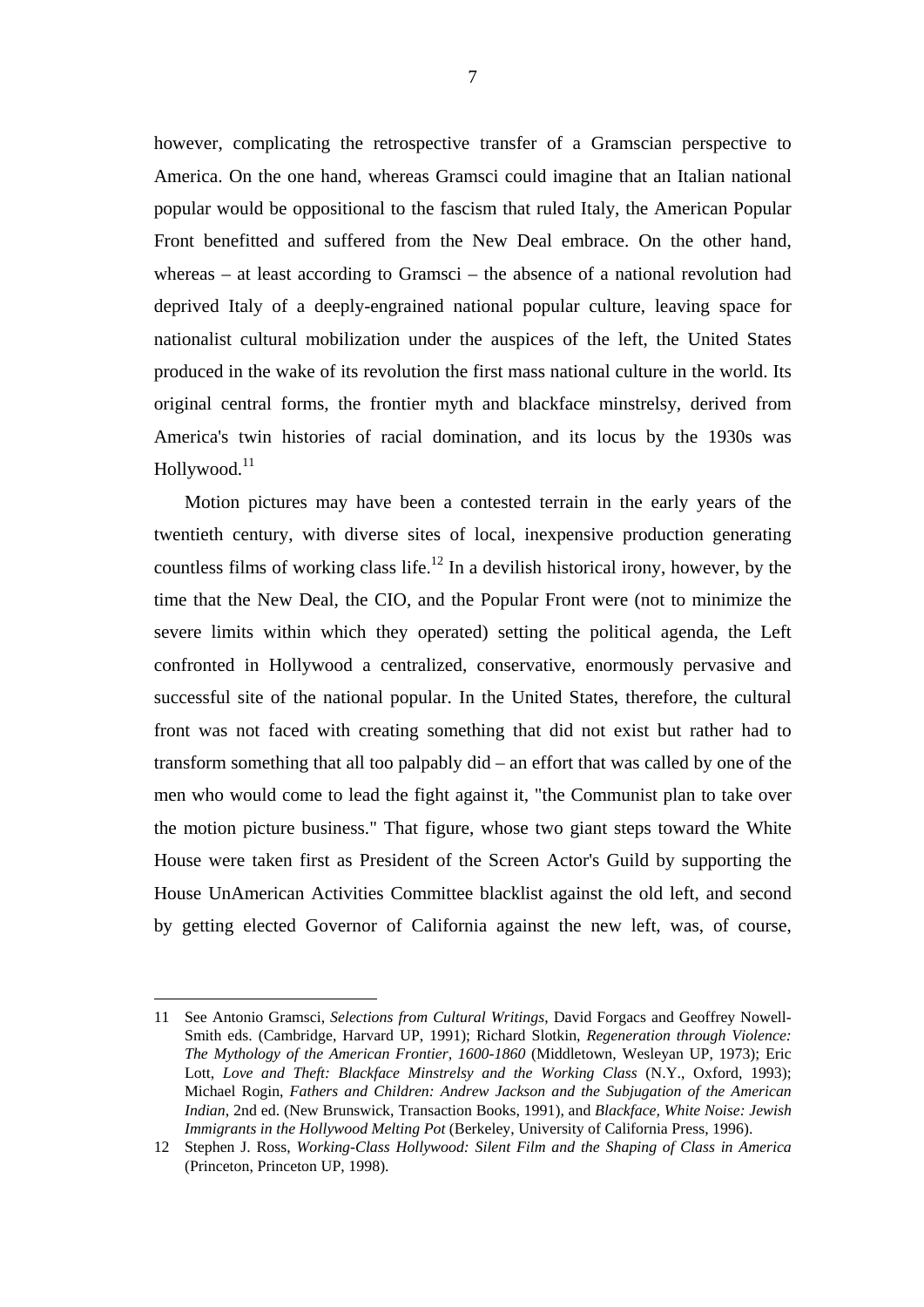Ronald Reagan.<sup>13</sup> Because of the shadow he casts backward over old and post-new left conceptions of the national popular, we'll come back to him.

The effort to find Popular Front personell and messages in 1930s films attaches the old left to its enemies, Reagan and HUAC. To be sure, by the late 1930s the movie colony had a higher concentration of Communists and fellow travelers than any American neighborhood outside Greenwich Village. Yet the motion picture business, the fount of 1930s popular culture, is also the most resistant locale for claims about the sway of the Popular Front over cultural production. Strikes, political change, and (until the outbreak of World War II) anti-fascism are almost entirely absent from the depression Hollywood screen.<sup>14</sup>

Instead of ferreting out Popular Front influence in Hollywood, then, better to begin with two working assumptions that subvert the old left's Popular Front political starting point by extending it. First postulate a primacy of the political field over mass culture that takes the form not simply of a programmatic cultural front in the 1930s, but also of the entrance of politics into significant cultural work through broad categories of seeing rather than specific calls to action. Those ways of seeing would extend to apparently apolitical films made by Popular Front members, on the one hand, and on the other to films whose creators (like Preston Sturges) did not consider themselves on the left at all. Directors and films not caught up in reform meliorism might well offer a more radical perspective on the United States in the 1930s – be more attuned to its pleasures and pains – than would self-consciously Popular Front motion pictures.

Understanding the political as angle of vision rather than agenda for action has particular force – this is our second postulate – at the end of the depression decade. Cultural historians of the 1930s avert their eyes from the class struggles, political battles, and legislative achievements that distinctively characterize the New Deal decade. After the 1937 recession, however, and just as the Popular Front was achieving its greatest Hollywood density, domestic reform reached an impasse. "We

<sup>13</sup> Michael Rogin, *Ronald Reagan, the Movie and other Episodes in Political Demonology* (Berkekely, University of California Press, 1987), 1-43.

<sup>14</sup> For the contrary view, see May, "Movie Star Politics." May never looks at actual films, however. For the Communist presence in Hollywood, see, among many other sources, May, "Movie Star Politics," and Larry Ceplair and Steven Englund, *The Inquisition in Hollywood: Politics in the*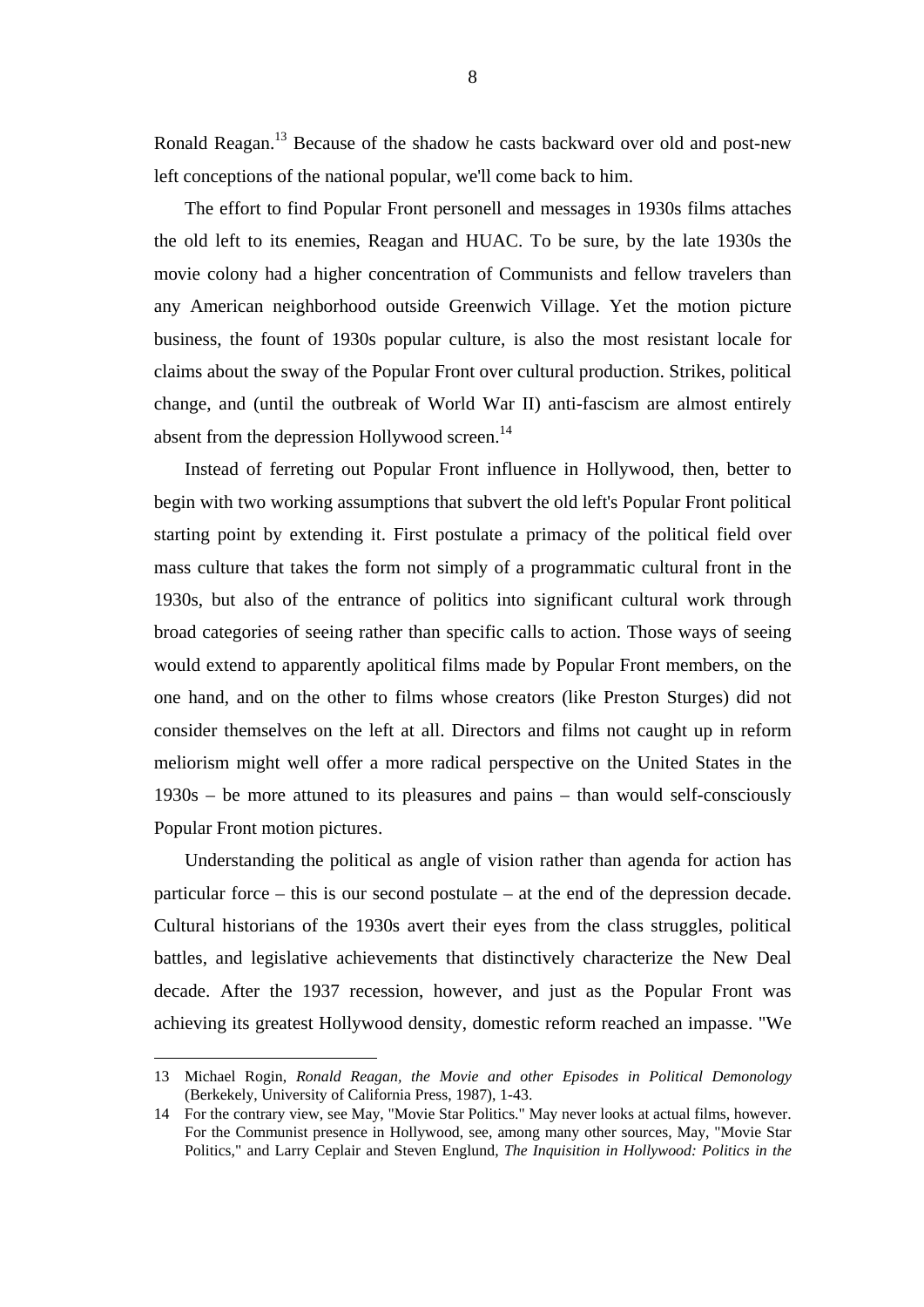are living in a wave and an age and an era of reaction," Philip Murray told the CIO Executive Board in 1939.<sup>15</sup> The New Deal had failed to end the Depression, fascism was on the march abroad and a resurgent conservatism at home, the Soviet alternative to capitalism had produced the collectivization and Moscow purge mass murders and the Stalin-Hitler pact, and anti-fascism as the fight for domestic social justice was giving way to patriotic celebrations of democratic America that mobilized the country for war. The mass consumption, state-directed, public social order envisioned by New Deal reformers in response to the 1937 depression would come to pass in war production, private spending, and the extension of visual popular culture from the public motion picture theater to the domestic television-enhanced home. By the end of 1941 Hollywood was mobilizing the country for war; it was around that celebratory nationalism that the Popular Front reconstituted itself after the bitterly divisive hiatus of the Stalin-Hitler pact. "Kulturbolschewismus is here," wrote Dwight MacDonald, using the Nazi term to respond to left attacks on "decadent" art that did not enlist behind American patriotism.<sup>16</sup> Anti-fascism when Hollywood finally discovered it functioned to bury the failures of American society and to increase the gap between seeing and believing.

#### **III**

It was at that belated moment that the successful Hollywood director of escapist comedies John L. Sullivan (Joel McCrae) set out to make a Popular Front film – a "commentary about the modern condition, stark realism," as he puts it, "a true canvas of suffering humanity." Convinced that his lack of first-hand experience disqualifies him from directing "Oh Brother, Where Art Thou?," his own version of the social protest movie whose ending as a film within the film commences *Sullivan's Travels*, Sully dons a hobo costume and takes to the road to find misery. Sturges' movie thus begins as satiric comment on such gritty 1930s social problems motion pictures as

l

*Film Community 1930-1960* (Berkeley, University of California Press, 1979).

<sup>15</sup> Quoted in Brinkley, "The New Deal and the Idea of the State," 74. More generally see Alan Brinkley, *The End of Reform: New Deal Liberalism in Recession and War* (New York, Knopf, 1995).

<sup>16</sup> Dwight MacDonald, "Kulturbolshewismus is Here," *Partisan Review*, Vol. 8 (November/ December 1941), 442.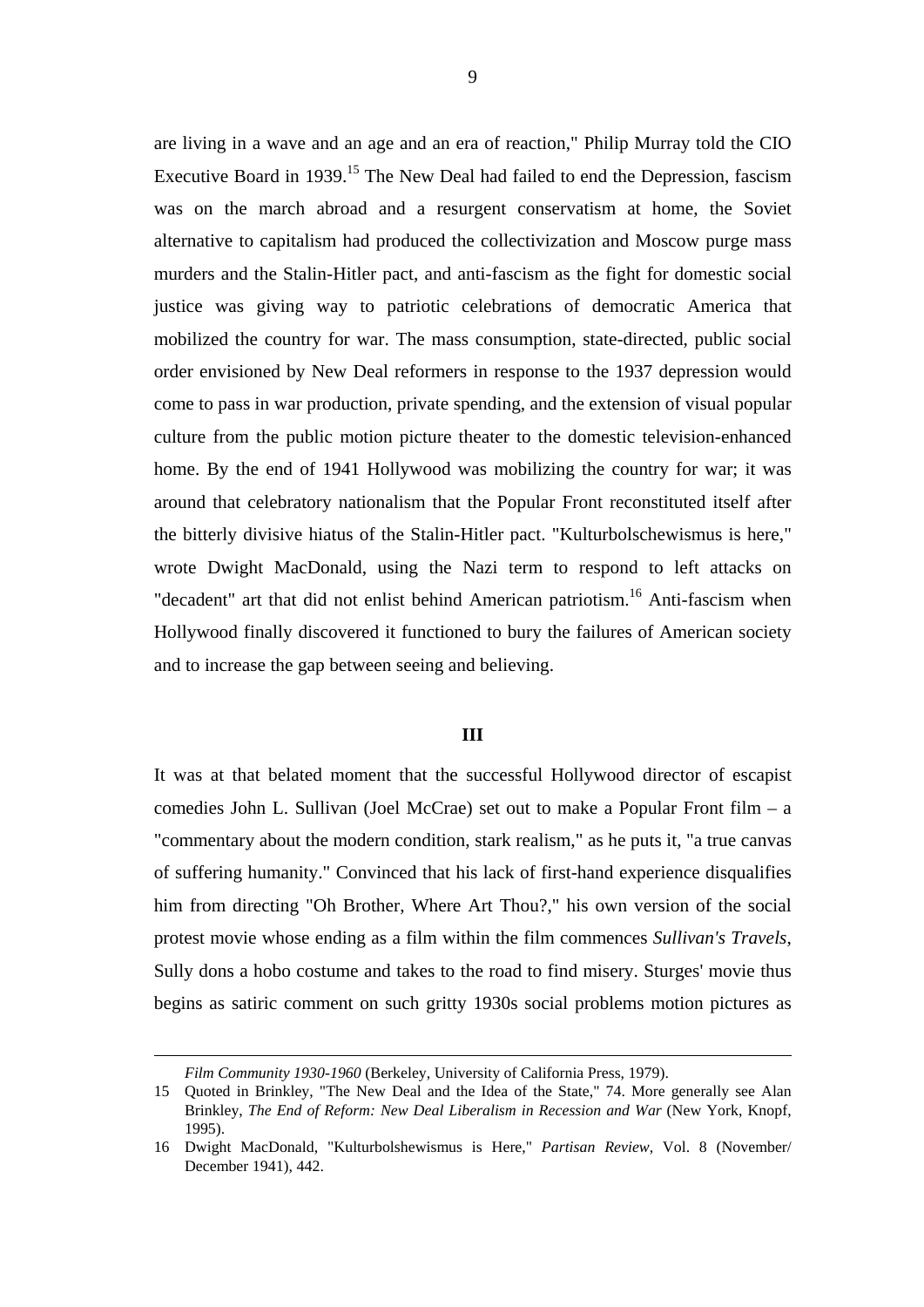the Lillian Hellman-scripted *Dead End* (1937), also starring Joel McCrae, and such politically-tinged adventure intrigues as Alfred Hitchcock's *Foreign Correspondent* (1940), where the all-American boy reporter – Joel McCrea again – steps into Europe to unmask a fascist conspiracy on the eve of World War II. Sully at first suffers literally the fate shared (without acknowledgement) by these other Joel McCrea protagonists: he cannot get out of Hollywood. Treated as comedy, his failure gives way to the wrong kind of success, however. In one of the most infamous bait and switch routines in Hollywood history, when Sully has finally found sufficient material for his film and is distributing five dollar bills to hobo camp bums before returning to the movie capital, he is robbed, beaten, and shipped off to a brutal southern chain gang. In the hinge scene of the film, he there joins in against his will in laughing at a Mickey Mouse cartoon along with a movie audience composed of fellow prisoners and African-Americans. Far from confirming Sully's admiration for "Oh Brother, Where Art Thou?," however, the experience which he and the viewers of *Sullivan's Travels* have now been put through convinces him to return to making the Hollywood comedies he has been trying so hard to escape. But is the audience supposed to take that ending at face value, as most viewers, reviewers, and critics have done? What are we to make of this strangely self-cancelling  $film?$ <sup>17</sup>

By the time *Sullivan's Travels* was released in January 1942, the depression was over, the United States was at war, and the 1930s had come to an end. The hobo jungle and prison farm that take over Sturges's movie mark it as the last 1930s social protest film. But *Sullivan's Travels* is more usually understood as the last screwball comedy, an affirmation of 1930s Hollywood's most distinctive genre against the pressure of demands for social significance. Wanting to make a social protest film is the plot that drives *Sullivan's Travels*, the ambition that the film convinces its

<sup>17</sup> Henderson, *Five Screenplays*, 16-24 surveys the critical response to Sturges' films as a whole, Diane Jacobs, *Christmas in July: The Life and Art of Preston Sturges* (Berkeley, University of California Press, 1992), 260-63 to *Sullivan's Travels* in particular. In Lawrence Kasdan's *Grand Canyon* (199?), for example, the director within the film cites *Sullivan's Travels* to justify his return to Hollywood schlock after flirting with making a film of social significance.

Sturges originally called the book Sully wants to film, "For Whom the Night Falls," an obvious spoof of Hemingway. Hollywood had not yet filmed *For Whom the Bell Tolls* in 1941, however, and although *Dead End* (made from a long-running Broadway play) would have supplied a precedent, the obvious one was *The Grapes of Wrath*. Darryl Zanuck had recently paid a lot of 1939 dollars (\$50,000) for the Steinbeck best seller, which he and John Ford filmed in 1940.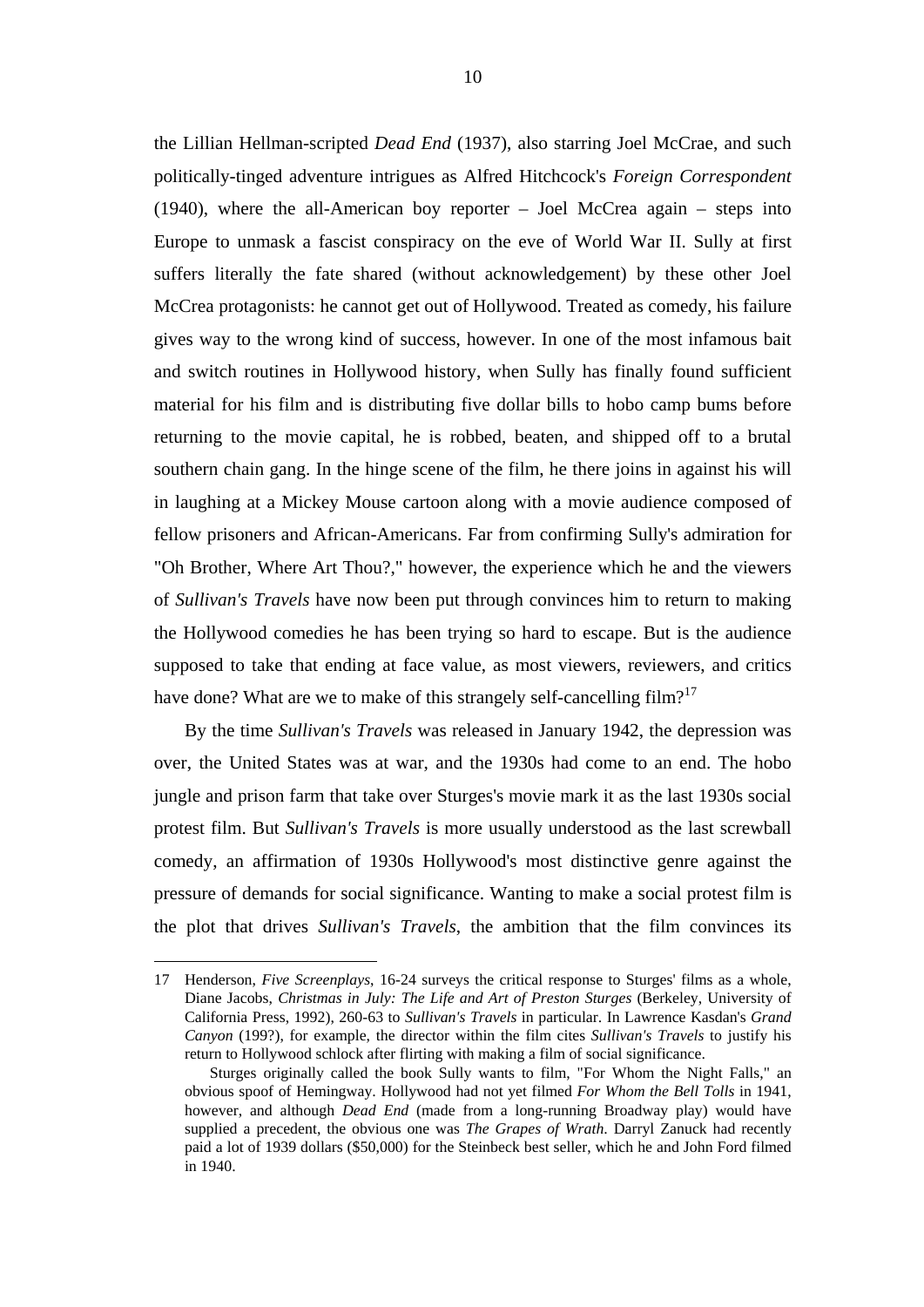director of comedies to abandon by the end. Since the director of *Sullivan's Travels*, Preston Sturges, was notorious not simply for never expressing an opinion about Roosevelt and the New Deal, but also for refusing to join both the Screen Writers and the Screen Directors Guild – he was accused in a letter from the latter organization (Frank Capra was its President) of being the only prominent director not to have a union card18 – it is easy to read *Sullivan's Travels* as a justification for the apolitical choices and film comedies that had made its director famous. In the debate between Popular Front intellectuals like Kenneth Burke and *Partisan Review* modernists like Clement Greenberg over whether art should carry a political message, Sturges seems squarely on the Greenberg side. Greenberg may have been contemptuous of Hollywood, but his defense of art for art's sake lines up with Sullivan's return to entertainment for entertainment's sake.<sup>19</sup>

But when *Sullivan's Travels* is placed alongside the other Popular Front classics made as Dr. New Deal was giving way to Dr. Win the War, rather a different picture emerges. John Ford's *The Grapes of Wrath* (1940), Charlie Chaplin's *The Great Dictator* (1940), Orson Welles' *Citizen Kane* (1941), and Frank Capra's *Mr. Smith Goes to Washington* (1939) and *Meet John Doe* (1941) were all made under Popular Front influence. With the exception of the Ford epic, however, the political content in these films, consciously or unconsciously, is displaced by the problem of the medium itself as the message, that is, the power exercised over the national popular, over the people, by the mass media form.<sup>20</sup>

<sup>18</sup> Jacobs, *Christmas in July*, 169, 183, 245.

<sup>19</sup> See Kenneth Burke, "Revolutionary Symbolism in America," in Waldo Frank ed., *American Writers' Congress* (London, Martin Lawrence, 1935), 87-94, and "the Nature of Art under Capitalism," in *The Philosophy of Literary Form: Studies in Symbolic Action* (Baton Rouge, LSU Press, 1941); Clement Greenberg, "Avant-Garde and Kitsch," *Partisan Review*, Vol. 6 (Fall 1939), 34-59. On Burke as a Popular Front intellectual, see Denning, *Cultural Front*, 55-56, 122- 25, 236-37.

<sup>20</sup> A full consideration of late 1930s Popular Front Hollywood would also have to take notice of both the Warner Bros. social problems films and the William Dieterle biopics, especially Dieterle's anti-racist, anti-fascist allegory *Juarez* (1939). Even in these films, however, the mass media (in the form of newspapers) often play a central role. Winfried Fluck has responded to an earlier version of this paper by pointing out that *Sullivan's Travels* belongs to the media professional genre of the 1930s (which begins with *The Front Page* [1931] and includes *Citizen Kane*), bearing a particularly close resemblance to the 1940 *Front Page* remake *His Girl Friday*. In both the Sturges and Hawks films a media professional disenchanted with his or her work ends up with renewed dedication to it; hard times and romance enter both films, from this perspective, only as the vehicles which return the boy director and the girl reporter to the careers they are so good at. The two movies do share a cynically amused self-reflexivity about the work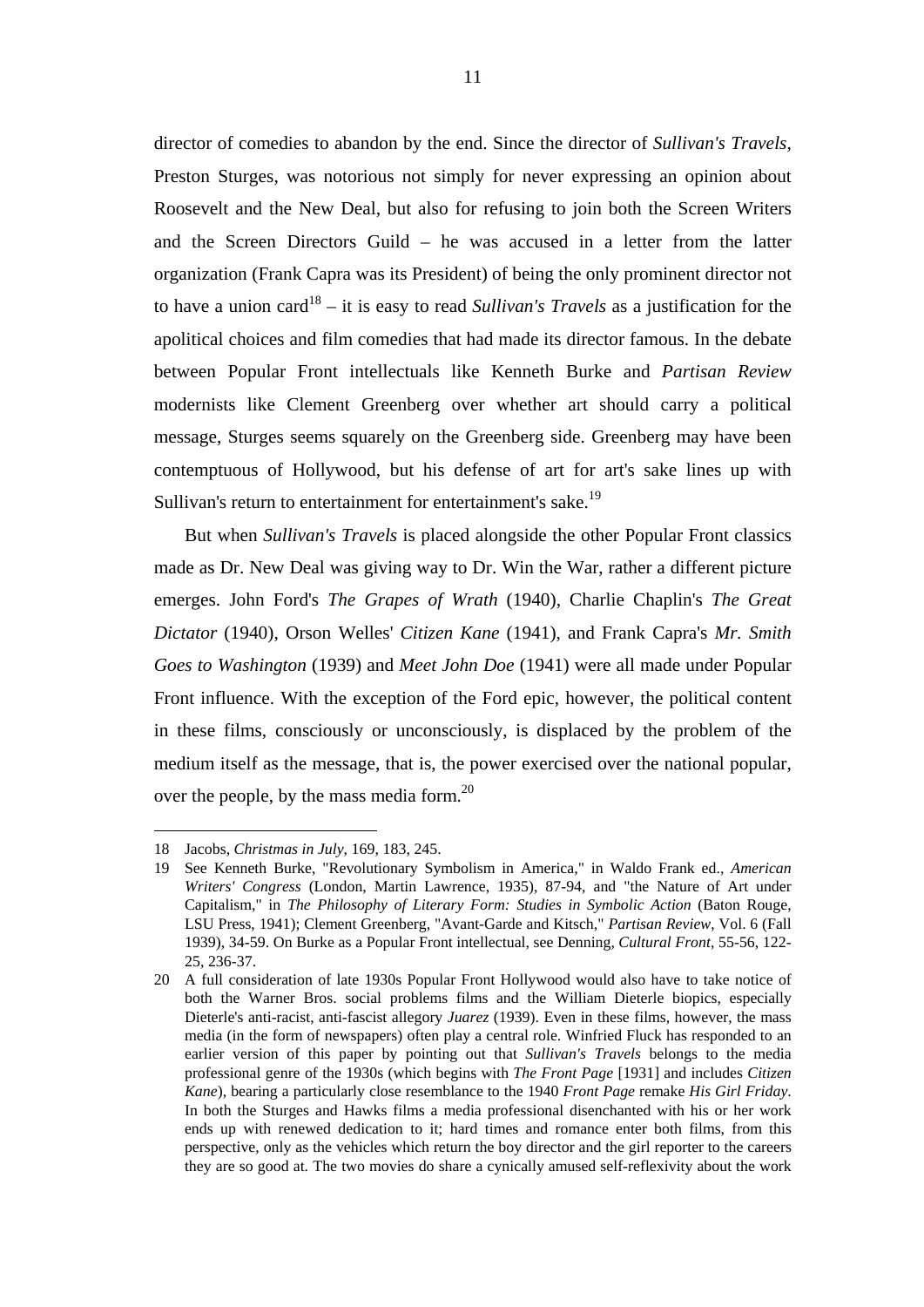The most instructive case, and the one on Preston Sturges' mind, was Frank Capra – "the most successful American movie director during the 1930s," as Tom Schatz has called him, "whether filmmaking success is measured in terms of boxoffice revenues, critical and popular acclaim, or Academy statuettes," $^{21}$  the figure who singlehandedly has established Hollywood's Popular Front credentials. When Sullivan's producers accuse him of wanting to make a film "something like Capra," the director within the movie asks the question to which the rest of Sturges's film is an answer, "What's the matter with Capra?"

Since Ronald Reagan is still the only President not only explicitly to have modelled himself on Capra's heroes, but also to have won election by – in the crucial 1980 New Hampshire primary debate – appropriating without attribution a line from a Capra film (*State of the Union*) – it is a retrospective embarrassment for the Popular Front that it endorsed Capra films that shared none of its political positions save the populism and founding father patriotism that would later sustain Reagan. Capra's Popular Front associations – the *Daily Worker* loved *Mr. Smith*, whose screenwriter, Sidney Buchman, would later be blacklisted as a secret member of the Communist Party – may identify the political valence of "the people" during the American 1930s with the left. But the association is not unproblematic. When on the eve of the Popular Front Kenneth Burke proposed at the 1935 American Writers' Congress that "the people" offered a more positive, inclusive mobilizing slogan for "revolutionary symbolism" than did "the worker," refugee writer Friedrich Wolf pointed out "the similarities between this usage and Hitler's harangue of the *Volk*."<sup>22</sup>

Hitler was also on Capra's mind when he made his Popular Front trilogy, *Mr. Deeds Goes to Town* (1936), *Mr. Smith Goes to Washington*, and *Meet John Doe*. For Capra had broken down after the extraordinary success of his breakthrough film,

l

of media professionals, but in the view that will be taken here *Sullivan's Travels* is at once more open to the world than the Hawks classic and more corrosively self-enclosed in the mass media form that is its method and its subject.

<sup>21</sup> Tom Schatz, "Anatomy of a House Director: Capra, Cohn, and Columbia in the 1930s," in Robert Shklar and Vito Zagarno eds., *Frank Capra* (Philadelpia, Temple UP, 1998), 10.

<sup>22</sup> Rogin, *Reagan, the Movie*, 7; Eric Smoodin, "'Compulsory' Viewing for Every Citizen: *Mr. Smith* and the Rhetoric of Reception," *Cinema Journal* 35 (Winter 1996), 3; Leonard Quart, "Frank Capra and the Popular Front," *Cineaste*, Vol. 8 (Summer 1977), 6-7); Buscombe **NAME OF ARTICLE** in *Frank Capra*, 274; Geoffrey Hellman, "Thinker in Hollywood," *New Yorker*, Vol. 16 (February 24, 1940), 23-28; Burke, "Revolutionary Symbolism," 88-89; *American Scholar*, "Thirty Years Later," Vol. 35 (Summer 1966), 506.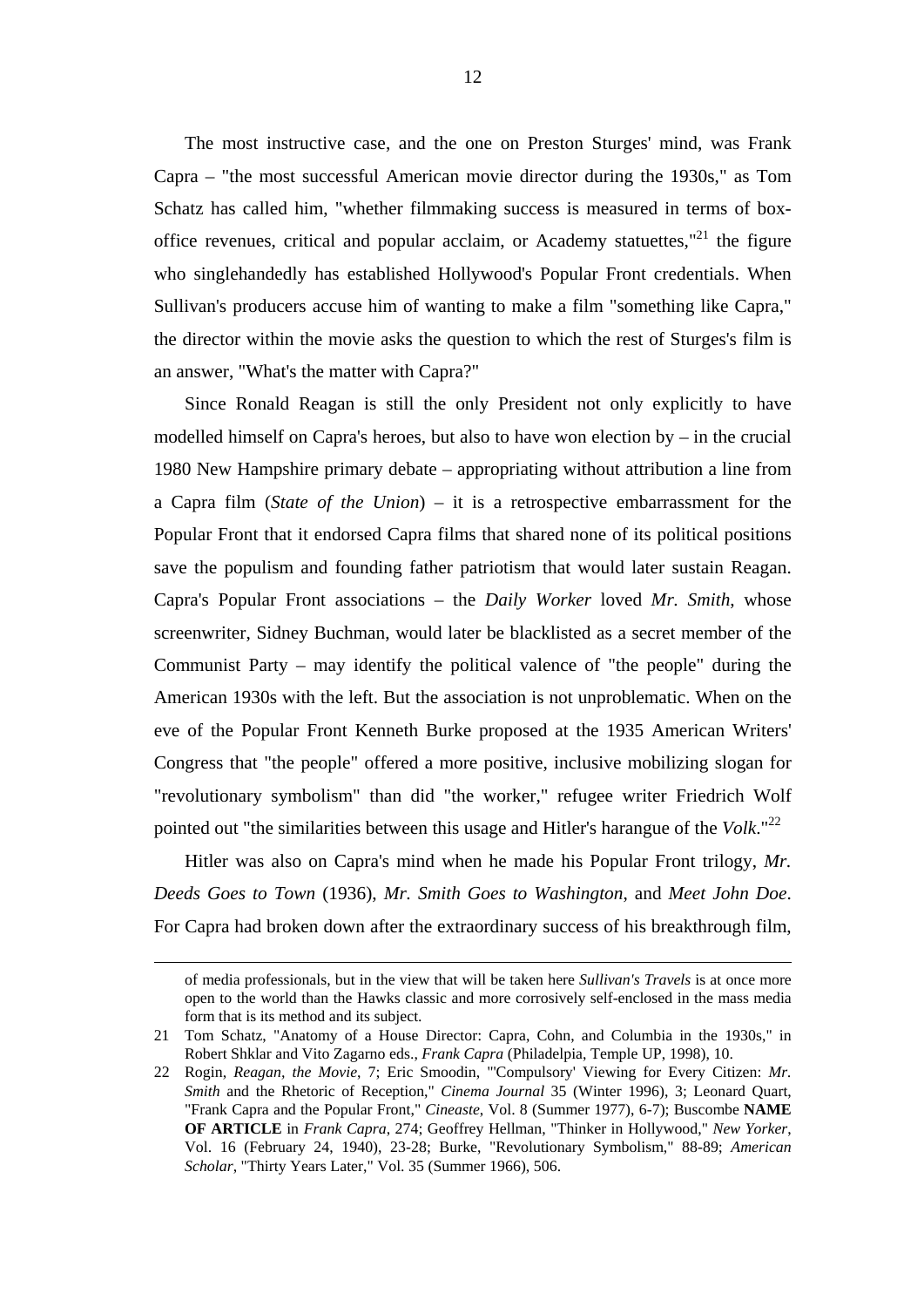*It Happened One Night* (1934), which had almost single-handedly invented screwball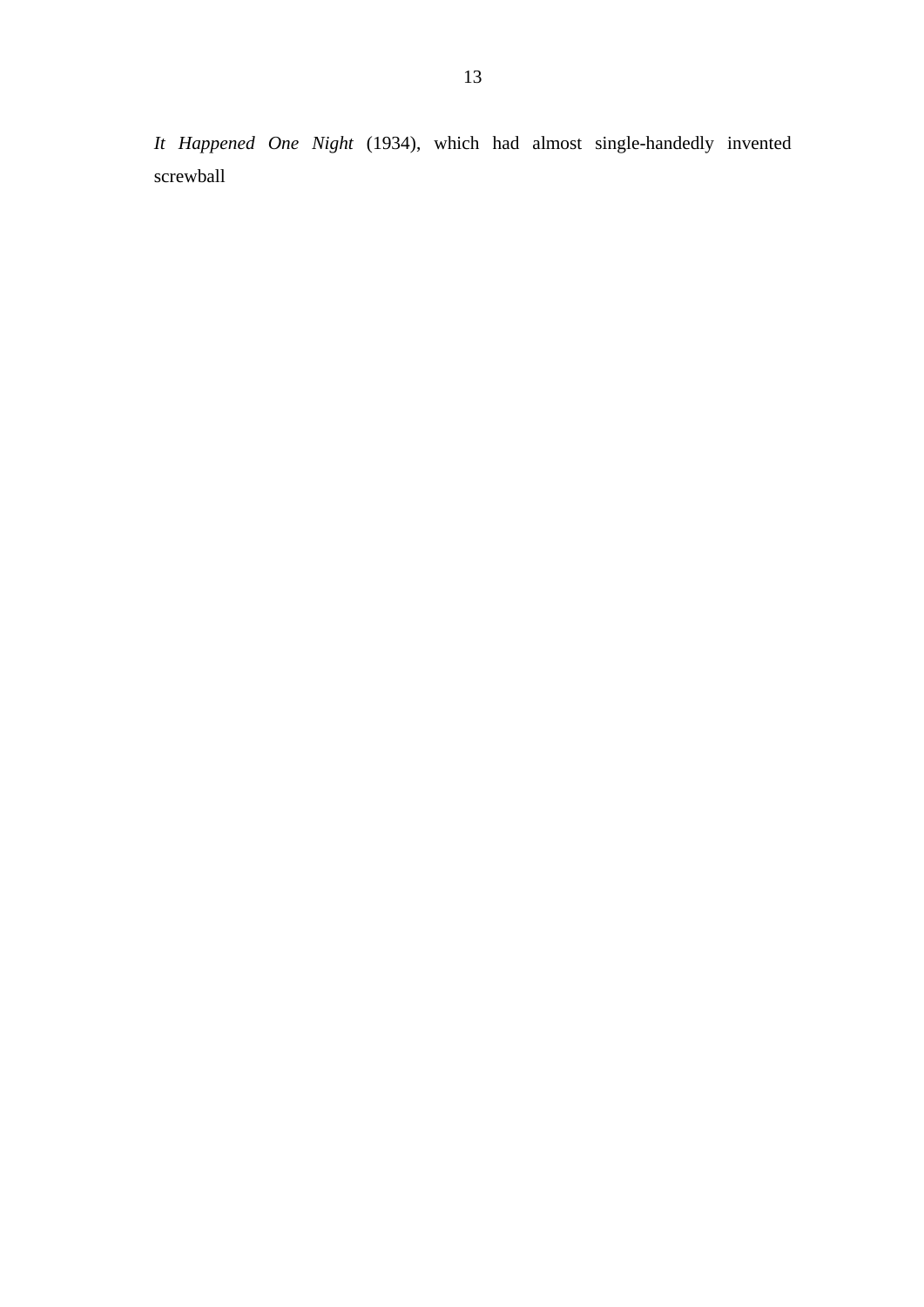comedy. Ill and unable to work, as he told the story in his autobiography, he was visited by a "little man" who reminded him of his responsibilities by comparing him with Hitler. Hitler's power lay through radio, said the little man, turning up the volume on the one in Capra's bedroom as "that raspy voice came shrieking out of it." But Hitler could only reach 15 or 20 million people for twenty minutes. "You, sir, you can talk to *hundreds* of millions, for two hours – and in the dark." From then on, wrote Capra, he would "totally commit my talents – few or many – to the service of man. . . . Beginning with *Mr. Deeds Goes to Town*, my films had to *say* something." So the condition of Capra's return to work was that he abandon his own breakthrough genre and use his talent for comedy to make "a series of social-minded films."<sup>23</sup> But whereas the director presented himself as the answer to Hitler – the role he would assume explicitly in the *Why We Fight* series he directed for the government during World War II – his films themselves are taken over by a more troubled intimacy with the master manipulator of popular feeling.

The sentimental condescension toward the people in Capra's Popular Front trilogy was supposed to elevate the heroic innocent who represented them, Mr. Deeds, Mr. Smith, John Doe. But these films actually show that Capra is twinned not only with his all-American boys but also with his newspaper magnate and political boss villains, and that Capra simply does a better job of crowd control. This identification moves ever closer to the surface from one film to the next. *Mr. Smith* counterposes the three 1930s dominant mass media forms: radio (Hitler's and FDR's instrument), newspapers (William Randolph Hearst's), and motion pictures to show the superiority of film. Unlike the yellow journalist (Edward Arnold playing Boss Jim Taylor), Capra is on Jefferson Smith's side; unlike the radio reporter (H.V. Kaltenborn playing himself), he can create mass audience sympathy for Smith by

<sup>23</sup> Frank Capra, *The Name Above the Title: An Autobiography* (New York, Vintage, 1997 [1971]), 173-76, 182-85; James Harvey, *Romantic Comedy in America from Lubitsch to Sturges* (New York, Knopf, 1987,) 108, 153-54. Harvey's splendid book first alerted us to the importance of this story. By the time he told it Capra would likely have known that *It Happened One Night* was one of Hitler's favorite films. See Bennet Schaber, "'Hitler Can't Keep 'Em That Long': the Road, the People," in Steven Cohen and Ina Rae Hark eds., *The Road Movie Book* (London, Routledge, 1997), 17-19.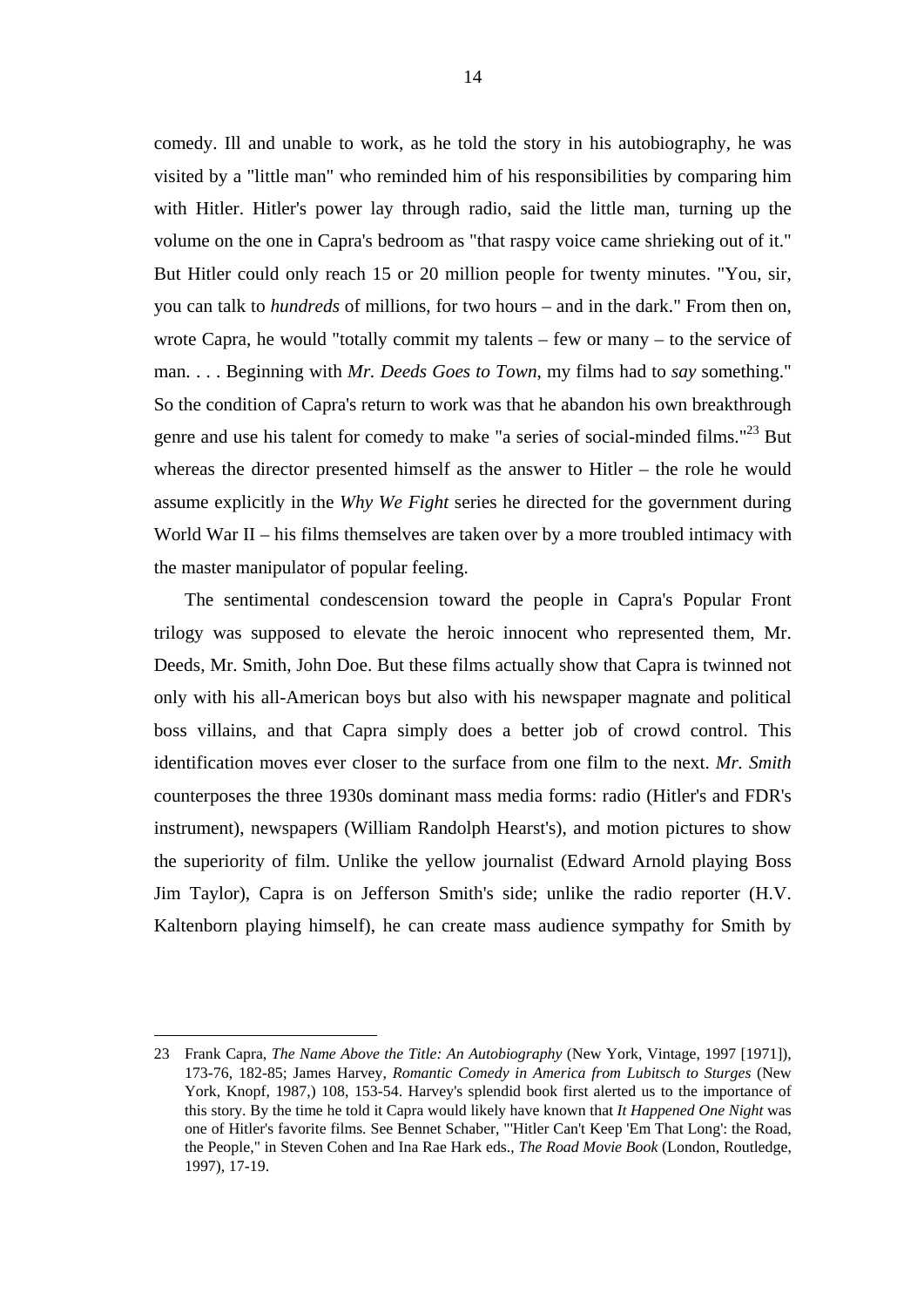actually showing his filibuster on the Senate floor. But that Mr. Smith is in Capra's power is not what the film wants its audience to see.<sup>24</sup>

By *Meet John Doe*, which makes the manipulation of the unsuspecting little man into its subject, the Edward Arnold figure as Capra's double blows up the Popular Front project (and Capra's long collaboration with his screenwriter, Robert Riskin, as well). Capra intention in that film of counterposing the fascist D.B. Norton to his unemployed, unwitting front man and victim, John Doe, collapses into the deeper identity between them – in their address to the mass public, their (anti)political program, and their relationship to the John Doe clubs. Metamorphosizing from passivity to mob hysteria and back, the John Doe clubs never constitute a collective popular (much less class) subject. They stand instead for nothing except the power of the figure – is it Norton, John Doe, or Capra himself? – who mobilizes them. A partisan of John Doe, Capra is actually, like D.B. Norton, using Doe as his front man to manipulate the mass public to which, on the film's evidence, the director feels superior. Pretending to escape media manipulation into the American heartland, Capra is actually letting the name above the title – *Mr. Deeds* had put it there – off the hook. *Sullivan's Travels* turns the Capra male innocent – Gary Cooper, Jimmy Stewart, now played by Joel McCrea – into the model for the director in order to take as its explicit subject the relationship between popular audience, director, and motion picture. Instead of covertly imitating the mass media manipulator, Sturges is asking whether self-reflexive entrapment within Hollywood offers the only way out.

With his John L. Sullivan homage to Capra, Sturges was repaying a debt. The tale of an heiress who escapes her father into a road adventure with a socially unacceptable newspaperman, *It Happened One Night* was based in part on the widely-publicized romance between Sturges and the Post breakfast cereal heiress Eleanor Hutton. To be sure, Sturges and Hutton were divorced by the time Capra made his film.<sup>25</sup> But as he moved away from being a role model for Capra's founding screwball comedy, Sturges was becoming the director's inheritor.

<sup>24</sup> Cf. Harvey, *Romantic Comedy*, 140-64; Charles Wolfe, "*Mr. Smith Goes to Washington*: Democratic Forums and Representational Forms," in Peter Lehman ed., *Close Viewings* (Tallahassee, Florida State UP, 1990), 321.

<sup>25</sup> Elizabeth Kendall, *The Rumaway Bride: Hollywood Romantic Comedies of the 1930s* (New York, Archon, 1990), 241; Jacobs, *Christmas in July*, 90-102.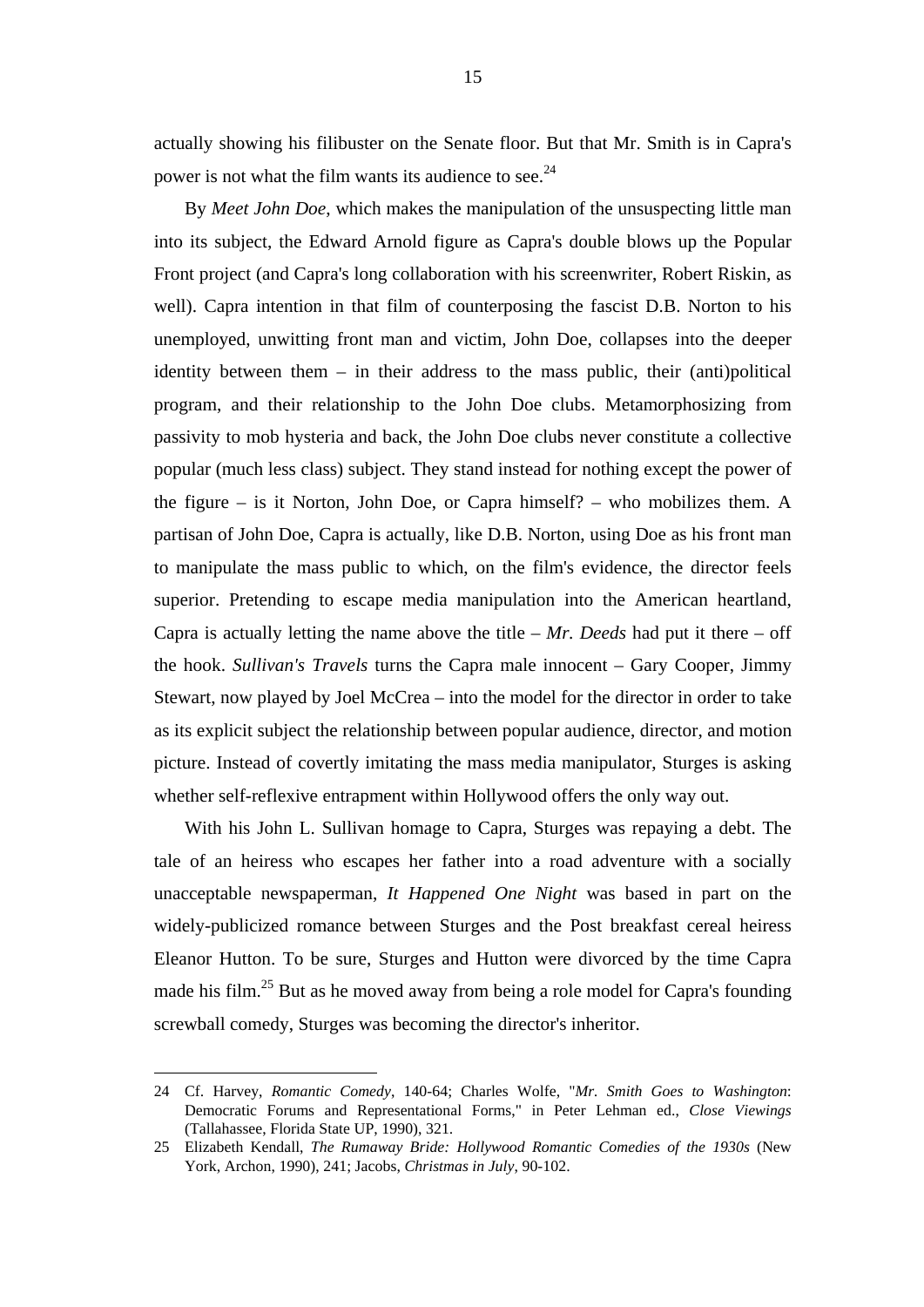For as Capra abandoned screwball, Sturges took it up. "As a creator of rich and human comedy Mr. Sturges is closing fast on the heels of Frank Capra," wrote the *New York Times*' Bosley Crowther in respose to the second film Sturges directed, *Christmas in July* (1940). The year that Capra's Popular Front project collapsed in *Meet John Doe*, Sturges released the most successful film in Paramount history, *The Lady Eve* (1941), compared on its release to *It Happened One Night* and the greatest screwball ever made. But Sturges now found himself, at the end of 1930s Popular Front Hollywood, in the position Capra had been at the beginning. In his version of Capra's anxiety, *Lady Eve*'s success "scared the bejesus out of me," Sturges told Crowther. "I feel like making a good safe tragedy." The director gives that aspiration to Sullivan, replacing the joke about safe tragedy with Capra's own uplift motivation.<sup>26</sup>

Capra, Sturges, Charlie Chaplin, and Orson Welles, each with unprecedented power over the production of their own films, were in 1941 the four most famous Hollywood directors. When the producers remind Sully that he was a boy genius celebrity director by the time he was twenty-four, Sturges is surely referencing not himself, a latecomer to Hollywood star status, but Welles. (*Citizen Kane* had appeared just months before *Sullivan's Travels*.) Capra, René Clair, Leo McCarey, and "even Chaplin at his best have nothing on Sturges when it comes to command of his art," Crowther responded to *The Lady Eve* in the *New York Times*. 27 But whereas Popular Front directors Capra, Chaplin, and Welles were making films with a social message, Sturges was making *Ants in Your Pants*.

Or rather, Sullivan was making *Ants in Your Pants*. Sturges comedies had a Menckenesque edge entirely drained from the director's Joel McRae double. *The Great McGinty* (1940), the first film Sturges directed and the first "written and directed by" credit in Hollywood history, won Sturges an original screenplay Oscar. Made in the wake of *Mr. Smith*, this corrosive satire on machine rule answered back to the Capra attack on boss politics not by an *Ants in Your Pants* avoidance of the subject but by ironizing political redemption. A few years earlier Sturges had authored the tycoon biopic *The Power and the Glory* (1934), whose fragmented,

<sup>26</sup> Jacobs, *Christmas in July*, 227, 239.

<sup>27</sup> Jacobs, *Christmas in July*, 240, 291-92.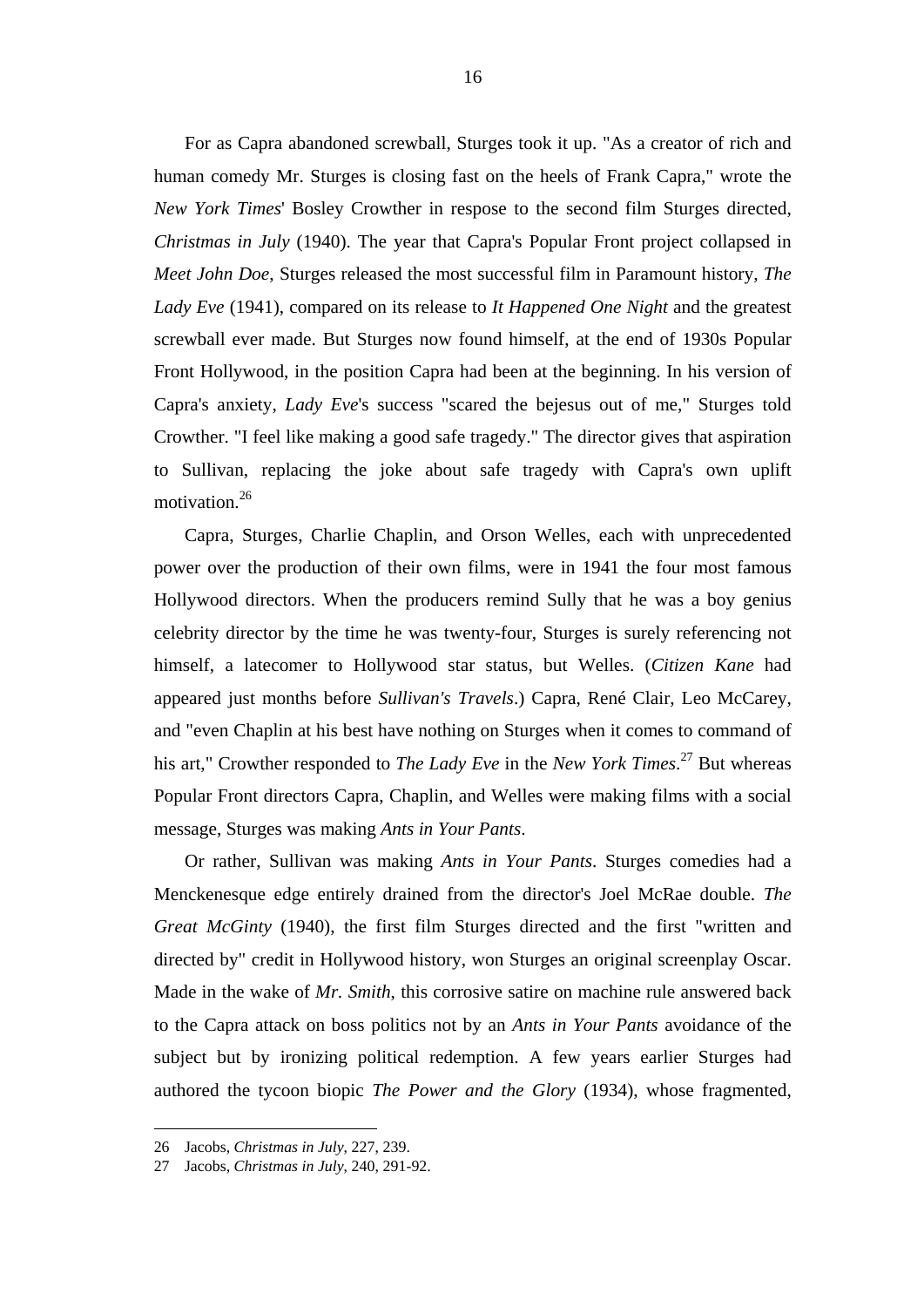flashback story-telling method and downward life trajectory anticipated *Citizen Kane*. 28

Sturges deprives Sullivan of these signs of his own morbid sensibility. Sullivan was Sturges reimagined as a pure product of the leisure class without the distinctive history that had given Sturges and his films their distance from American pieties. Boarding school, college, and family wealth insulated Sullivan from the life of the poor. Sturges had a less conventional leisure class background. Solomon Sturges, the Chicago stockbroker with whom young Preston lived until he was eight, turned out not to be his father at all. The shock of this discovery "shattered" Sturges, as he told the story, for he learned the truth only when he wanted to live with Solomon Sturges after his mother demanded a divorce. Although not technically an illegitimate child, Sturges was well aware that the name that connected him to American wealth and status was "not mine by rights." Solomon Sturges was one of the many men his mother, Mary Desti (aka Dempsey) collected and discarded as she lived by her wits, her good looks, and the allowance the Chicago businessman continued to send his expatriate ex-wife after she moved to Paris. The close friend and companion of Isadora Duncan, Mary Desti also started a cosmetics business (with the face cream "Secrets of the Harem"). Preston grew up in Paris before managing Maison Desti in New York and becoming a writer of Broadway comedies. Although mother and son lived charmed financial lives, they did not always have secure sources of income. Sturges's upbinging brought home to him the abitrariness of good (and bad) fortune. That unAmerican, unProtestant ethic was given broader currency by the Depression (which nearly wiped out Solomon Sturges). But although Sturges's history prepared him for the experience of tens of millions of Americans after the 1929 crash, he did not emancipate himself from the American trinity – hard work, moral virtue, worldly success – by sharing in the common life of the depression decade. As he moved from Paris to New York to Hollywood, he participated neither in 1930s hard times nor in the documentary impulse that drove other returning Paris exiles to seek out the real United States. Sturges gives that desire to Sullivan.<sup>29</sup>

<sup>28</sup> Jacobs, *Christmas in July*, 128, 201, 210, 213.

<sup>29</sup> Cf. Henderson, *Five Screenplays*, 6-16; Jacobs, *Christmas in July, passim* (Sturges quoted, 12).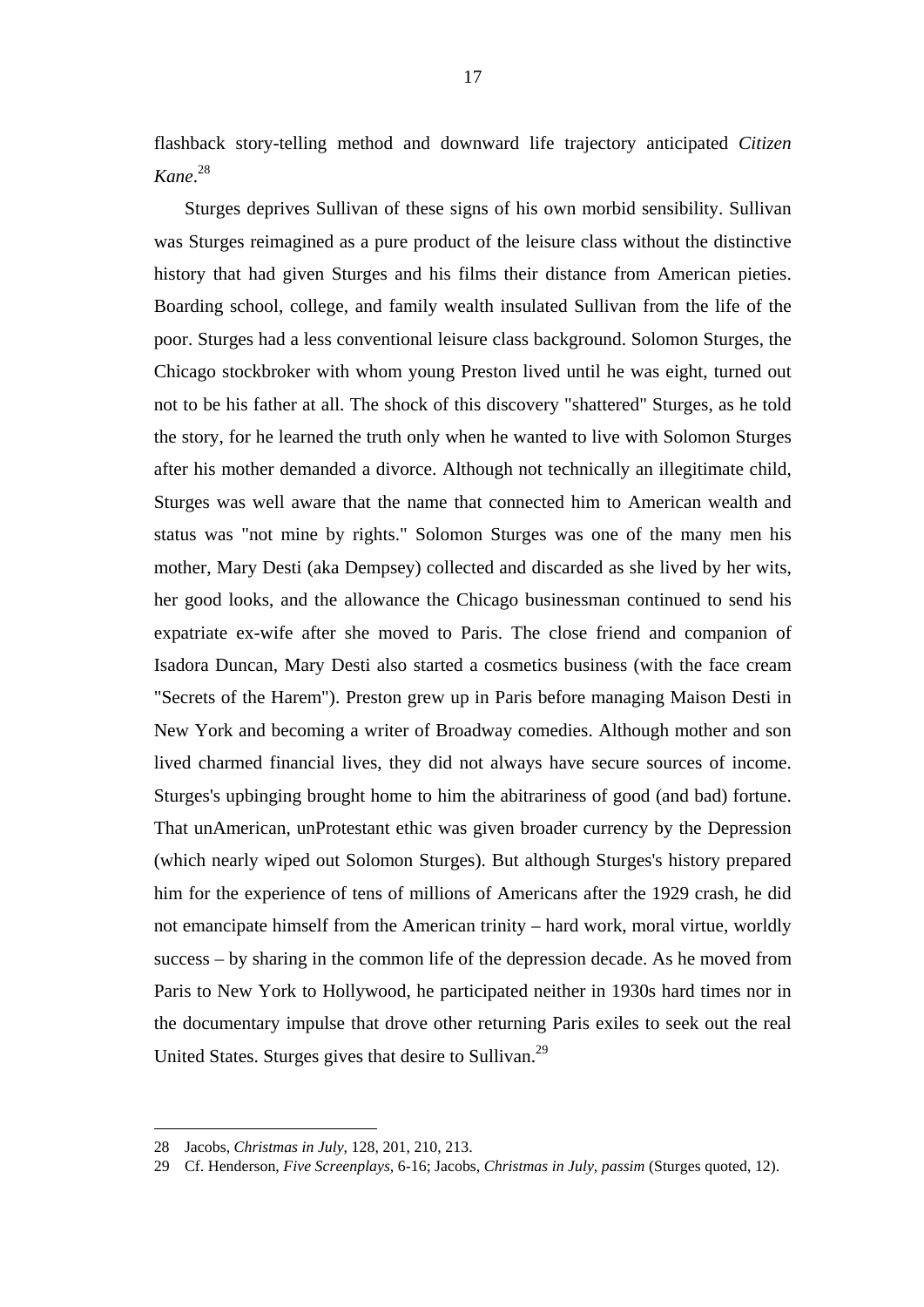To what end? Is *Sullivan's Travels* a film about why Sullivan should not make "something like Capra?" Does Sturges answer the question, "What's the matter with Capra?" by ridiculing the director who pretends to identify with ordinary Americans and to be what he is not? Or is *Sullivan's Travels* a superior "Oh Brother, Where Art Thou?," a film whose intertwining of media manipulation and hard times goes one better than *Meet John Doe*, as *The Great McGinty* had undercut *Mr. Smith* and *The Lady Eve* had surpassed *It Happened One Night*? Does the self-referentiality from which *Sullivan's Travels* never escapes apotheosize a self-enclosed Hollywood world of motion pictures and their spectators, or does it provide the only path in a mass mediated society by which Sturges can direct us outside?

#### **IV**

These questions are forced on the viewer by the brilliantly unsettling triple opening, which never lets you forget you are inside a film. Hands open an envelope titled "Sullivan's Travels, copyright 1941," to reveal a man and woman dressed in farm clothes. An inscription reads "To the memory of all those who make us laugh: the motley mountebanks – the clowns, the buffoons, in all times and in all nations, whose efforts have lightened our burden a little, this picture is affectionately dedicated." Overcute archaism already complicates this children's comic book address.30 The dedication to laughter introduces its opposite, moreover, as the film opens for a second time with a tramp and a railway dick slugging it out on top of a speeding boxcar. Riding the rails was perhaps the signature symbol for the Great Depression's dislocation. Whether one references the Scottsboro Boys (young black men convicted of raping two white women in a boxcar), or a proletarian novel like Nelson Algren's *Somebody in Boots*, 31 there was nothing funny about either the joblessness or the horrifying violence associated with hobo travel by train. To what sort of comedy have we been introduced? Hardly has there been time to ask that

<sup>30 &</sup>quot;We're going to have an old-fashioned barn dance, like the hicks we're supposed to be," Sturges has the farm mother say in his script for *Remember the Night* (1939), after which the family dresses up in the sort of old farmer clothes worn by the couple in the title shot of *Sullivan's Travels*. *Grapes of Wrath*, the purest Popular Front film ever made in the United States, is another referent. See note 16.

<sup>31</sup> Nelson Algren, *Somebody in Boots* (New York, Berkley, 1965 [1935].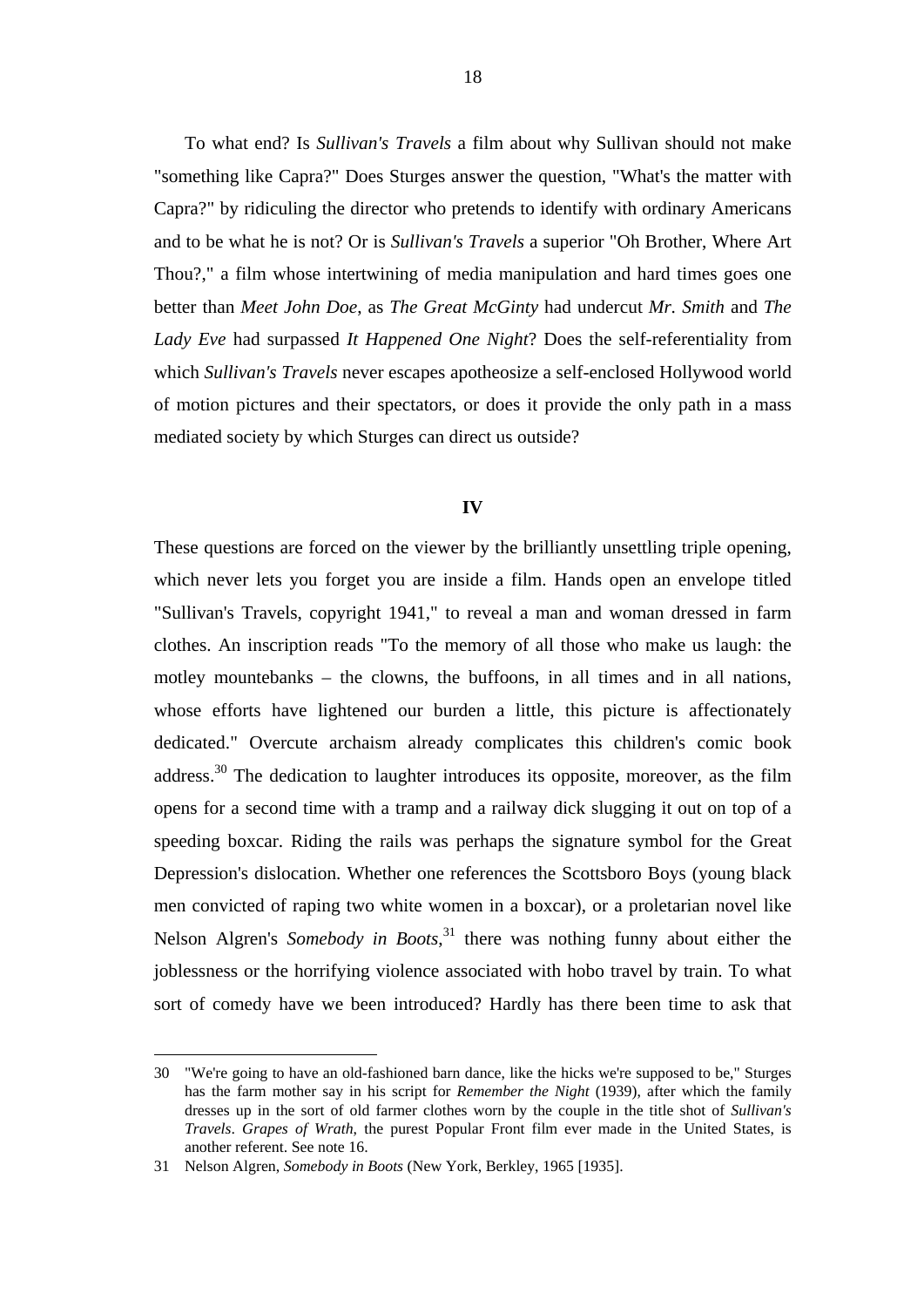question when the film begins for the third time, revealing that we have been watching not the opening of "Sullivan's Travels" but the end of a social problem film. To swelling music the two men fall off the train and disappear into a river as the words, "THE END" rise from the depths of the water. Cut to a heated discussion in the screening room. "Do you see the symbolism of it? Capital and labor destroy each other," are the words that introduce us to John L. Sullivan. "Who wants to see that kind of stuff?" studio boss Hadrian replies.<sup>32</sup>

The director of *Sullivan's Travels* seems to side with the producers when they interfere to stop Sullivan from making a Capra movie. While the speeding train in the opening shots is heavily coded as dark and serious, it is impossible to inhabit the scene that way. The melodramatic music, grimacing faces, and stagey fisticuffs might have been perceivable as serious social commentary if they were part of an actual finale. Thrown at us as a first scene, however, they come across as artificial, even comic. The response of Hadrian to the scene ("It gives me the creeps") mocks the pretentions of the social problem film and discredits Sully's plan to make "Oh Brother, Where Art Thou?" The producer's question – why would anyone want to see "an epic about misery and hungry people sleeping in doorways with newspapers about them?" – may underline the fact that his main concern is financial. But it points more deeply to the problem of Popular Front culture, since "the people" could not be counted on to pay attention to what they ought to want to see. Hope Hale was chastising her fellow left intellectuals at the 1939 American Writers' Congress for publishing little-magazine prose pieces of no interest to workers, when the most popular working-class magazine was the one she wrote for, *True Story*, 33 and Sturges seems to agree with her. Hadrian tells Sully that the film about Capital and Labor

<sup>32</sup> The argument between Sullivan and his producers about whether Sully's next film should, as he wants, "hold a mirror up to life," actually mirrors the life of the studio system. The benevolent protection Sturges had enjoyed from Paramount head of production William LeBaron and West Coast Chief Frank Freeman was turning intrusive during the filming of *Sullivan's Travels*. LeBaron had replaced Ernst Lubitsch, just as Sturges had replaced Lubitsch as Paramount's leading director (darkening the joke within the film when Sully pretends to want to know "Who's Lubitsch?"). As for LeBaron, he himself had given way to the less supportive Buddy DeSylva. DeSylva began during the filming of *Sullivan's Travels* the micromanagement of scenes and the obsession with cost control that would ultimately drive Sturges from the studio and finish him off as a director of successful comedies. (Jacobs, *Christmas in July*, 245, 171.) Since Capra had also lost his touch when he freed himself from Columbia and began to produce his own films, this final Capra imitation would serve as Capra's revenge.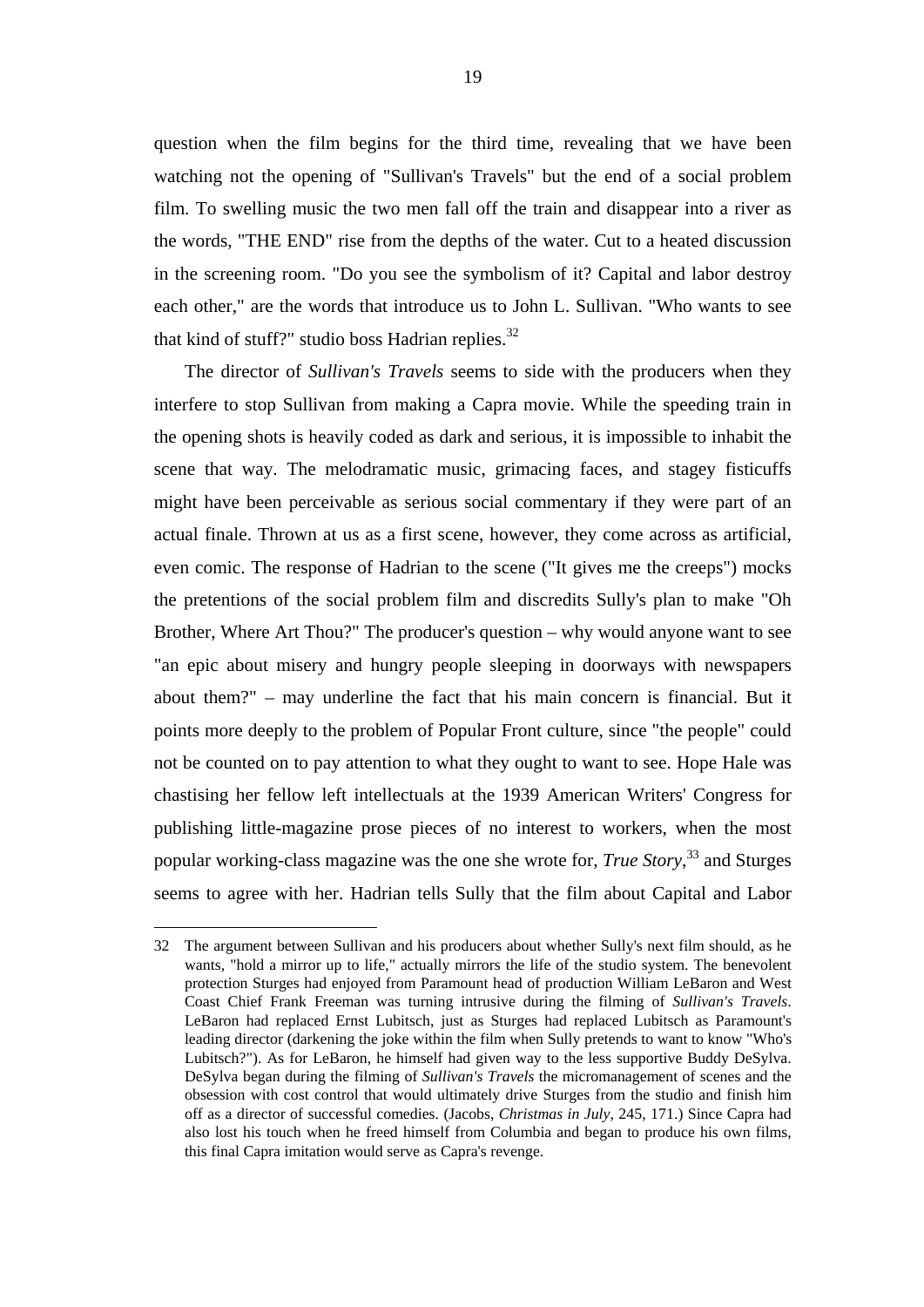had "died in Pittsburgh." "What do they know in Pittsburgh?" "They know what they like." "If they knew what they liked, they wouldn't live in Pittsburgh."

This opening repartée triply undercuts Sully's Popular Front desire to employ film as a "sociological" and "artistic medium." Not only is he presented as knowing better than the people what they want, whereas the producers speak for audience democracy, but in addition the rapid comic dialogue sounds more like screwball than serious discussion. The producers finally discredit Sullivan by challenging his professional credentials: "What do you know about hard luck?" they ask. The force of that accusation, which Sullivan acknowledges, is itself undercut by the exposure of the producers' own pretentions to early poverty as a confidence game. More dizzying yet, the role-playing that deauthorizes the producers reauthorizes the director, who will outfit himself in a hobo outfit to go out and live among the poor. Sullivan will discover the real America thanks to the Hollywood method of pretending to be what he is not. The net effect of the rapid-fire exchange of dialogue and clothes is to alienate the audience from both positions that claim to speak in the name of the people, and to force self-consciousness upon viewers as themselves the subject of the debate.

Instead of transporting Sully outside Hollywood, the effort of the director to become an actor to discover the life of the poor references other films. Sturges himself had briefly joined John Huston and William Wyler when they travelled as bums to prepare to make *Wild Boys of the Road* (1933). That method of changing class by changing clothes entered later depression-era comedies of class reconciliation like *My Man Godfrey* (1936) and *The Devil and Miss Jones* (1941).<sup>34</sup> Sturges is parodying their method, and the scene which brings the opening sequence of *Sullivan's Travels* to an end discredits the legitimacy of masquerading as poor. For after all the film's false openings and unravelling claims to authority, a frontal headand-torso shot from slightly below establishes the first authoritative speaker in the film. "Fancy dress, I take it," sneers Sully's butler at his employer's costume. "I have never been sympathetic to the caricaturing of the poor and needy, sir."

l

<sup>33</sup> Donald Ogden Stuart ed., *Fighting Words* (New York, Harcourt, 1939), 43-47.

<sup>34</sup> Jacobs, *Christmas in July*, 248. On class crossdressing as a mode of gaining access to the working class, see Eric Shocket, "Undercover Explorations of the 'Other Half,' Or the Writer as Class Transvestite," *Representations* 64 (Fall 1998), 109-33.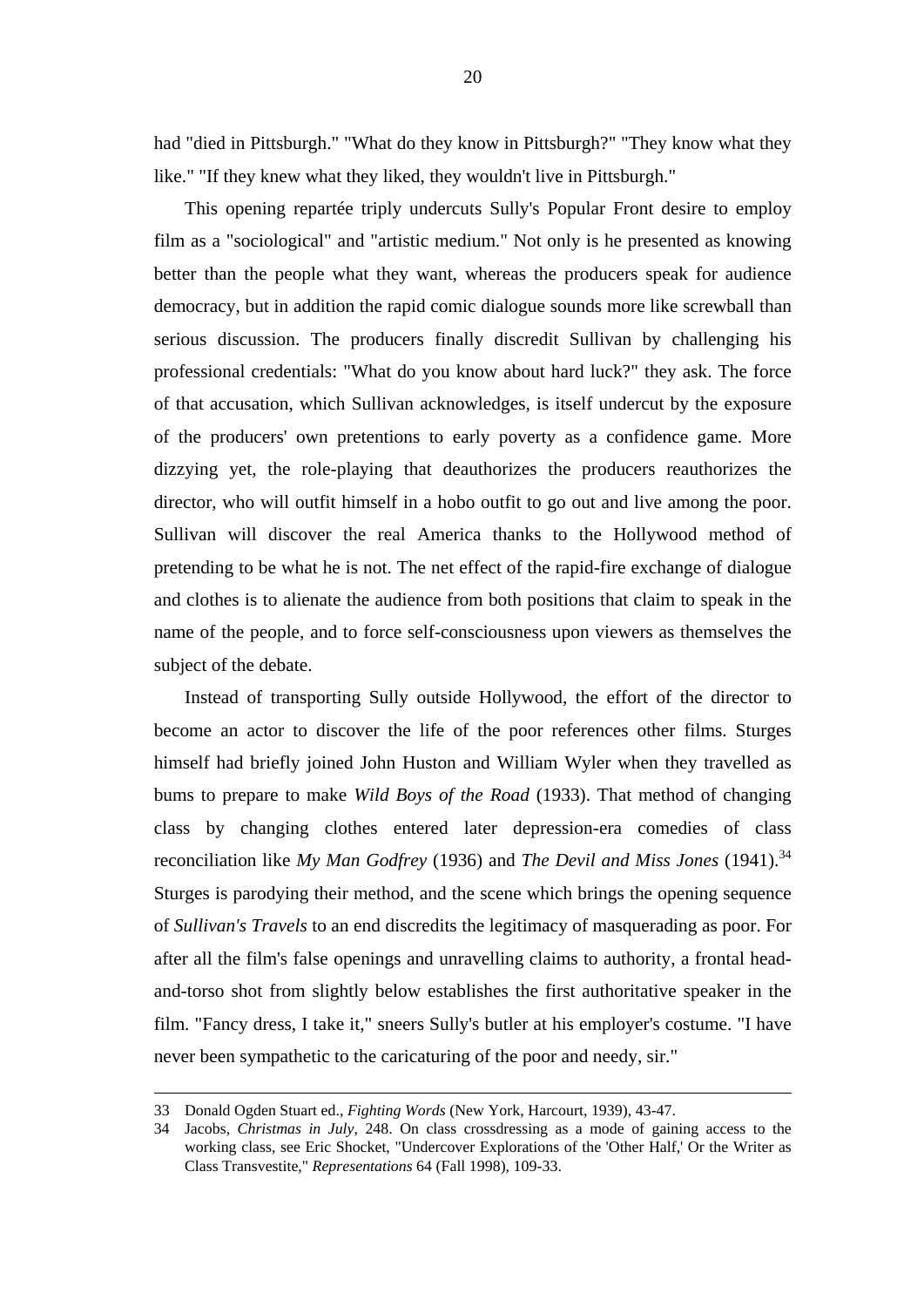The high seriousness of the butler's warning is itself part of the fun. In the name of attacking role-playing, *Sullivan's Travels* seems to deny the Hollywood method the right to step outside its own pleasures and make claims for social significance. That knife cuts too deep, however, for what sort of authority can accrue to the film in which we are now well enmeshed, one that makes comedy out of taking seriously hard times? As the butler discredits Sullivan's prurient interest in the poor, moreover, the producers discover its publicity value. This final nail in the Popular Front coffin introduces the comedy *Sullivan's Travels* has now become, a film whose own selling point (does this undercut or carry out the producers' intentions?) inheres in Sully's comic entrapment in Hollywood.

*Sullivan's Travels* parodies the road movie, a metagenre of particular resonance during the depression decade – it's defining melodramatic and comic versions, *Wild Boys of the Road* and *It Happened One Night* were both released in the early thirties – in which people on the run either looking for work or escaping oppression discover new forms of social life on their journey. Both fugitive couple stories that foreground the transformative power of romance and doomed outlaw tales that document social injustice set up the road as a liminal space. Outside convention, neither the city nor the country, the road generates new myths and new alliances. Artificial barriers break down, impossible connections are made, social relations are reinvented, and new communities form.<sup>35</sup>

Appearing in the wake of the three great road movies of the end of the decade, *The Wizard of Oz* (1939), *Stagecoach* (1939), and *The Grapes of Wrath* (1940) (as well as of the quasi road film *Remember the Night* (1939) that Sturges himself had written), *Sullivan's Travels* combines the road adventures' utopic and dsytopic elements: Sully links up with "the Girl" (Veronica Lake) from a different social class on the model of *It Happened One Night*, and he experiences, as in *Wild Boys of the Road*, the deprivations of the homeless and imprisoned. But Sully's adventures authorize neither class reconciliation nor social transformation. Instead of discovering new experience and new communities on the road, Sully moves through

<sup>35</sup> Cf. Schaber, "'Hitler Can't Keep 'Em That Long," 19-26. Did Sturges intend for his hero's name to invoke John L. O'Sullivan, the Jacksonian publicist who coined the phrase "Manifest Destiny," and thereby to offer ironic comment on Sullivan's ability in O'Sullivan's words, to "o'erspread the continent" as a maker of comedies but not Popular Front films?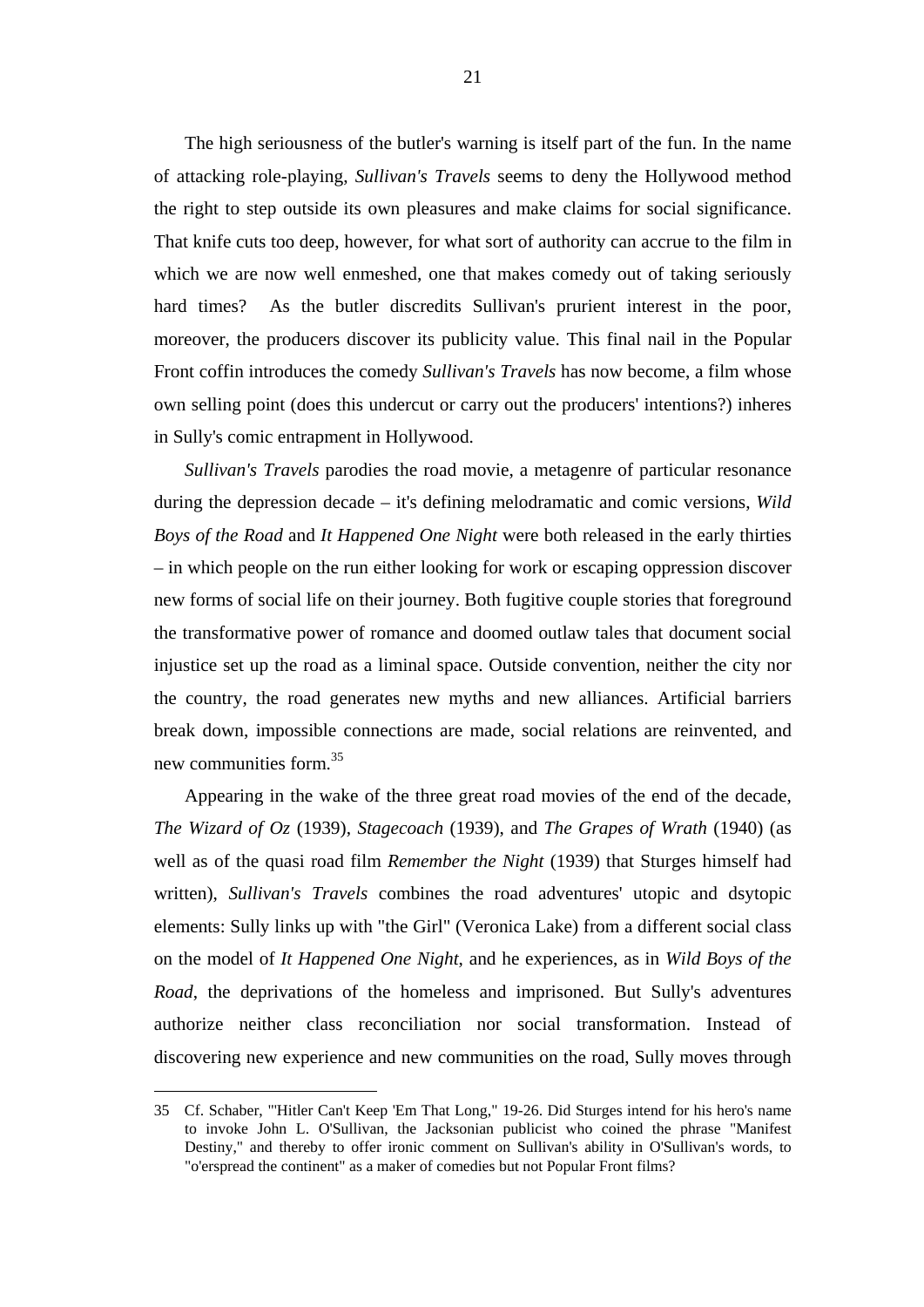a series of movie genres and film sets. The road, Sullivan's travels suggest, stands in for another form of movement, moving pictures, the mass culture that actually forges individuals into an American national identity. As *Sullivan's Travels* frustrates Sully's effort to discover America by, as he puts it, "going on the road," it underscores the movie audience's investment in the motion that it sees on screen.<sup>36</sup>

The opening image of *Sullivan's Travels* is the cover illustration of a book titled "Sullivan's Travels." With Sully and the Girl in tramp outfits looming over the crowd of tiny people at their feet, the drawing mimics a children's edition of *Gulliver's Travels*. Max Fleischer's 1939 animated feature film of Swift's story continued the tradition of transforming this brutal political satire into a children's fairy tale. Bringing his hero through four film genres, one for each book of *Gulliver's Travels*, Sturges will return to the original. $37$ 

Sully's first voyage takes the form of slapstick visual comedy. He hitches a ride with a teenager speeding around in a jeep, whose head is inside a war film, to generate a series of familiar slapstick routines – a mud-spattered cop gives chase in blackface, a dumped bag of white flour inside the pursuing studio "land yacht" produces a black cook in whiteface, a girl reporter ends up sprawling with her legs in the air, and the jeep plows into a hay mound. Sully gets free of his studio entourage only to be trapped by an overstuffed, lecherous widow, and the truck that rescues him from her embrace brings him back to Hollywood.

Sully meets "the Girl" in his second adventure, in which snappy, argumentative dialogue, whacky romantic scenes, and the woman initially on top identify the genre of screwball comedy. In arguing with his producers, Sully had rejected "keystone chases, bathing beauties, custard pies." His first adventure delivered the keystone chase and a white flour version of the custard pie; his second supplies the bathing beauty, along with many other familiar screwball trappings: the swimming pool into

<sup>36</sup> *It Happened One Night*, Warren Susman has perceptively observed, is organized around all the various technologies of transportation and communication; Sturges's genius, writes Manny Farber, is for motion picture speed. **(SHOULD THIS SENTENCE BE IN THE TEXT PRECEDING THE SENTENCE AT NOTE 35?)** Compare Susman, *Culture as History*, 264- 67 and Manny Farber, "Preston Sturges: 1954," *Negative Space: Manny Farber on the Movies* (New York, Da Capo Press, 1998).

<sup>37</sup> Harvey, *Romantic Comedy*, 580, 590-93 also sees *Gulliver's Travels* as the inspiration for the four movie voyages in *Sullivan's Travels*, although his four genres differ somewhat from ours.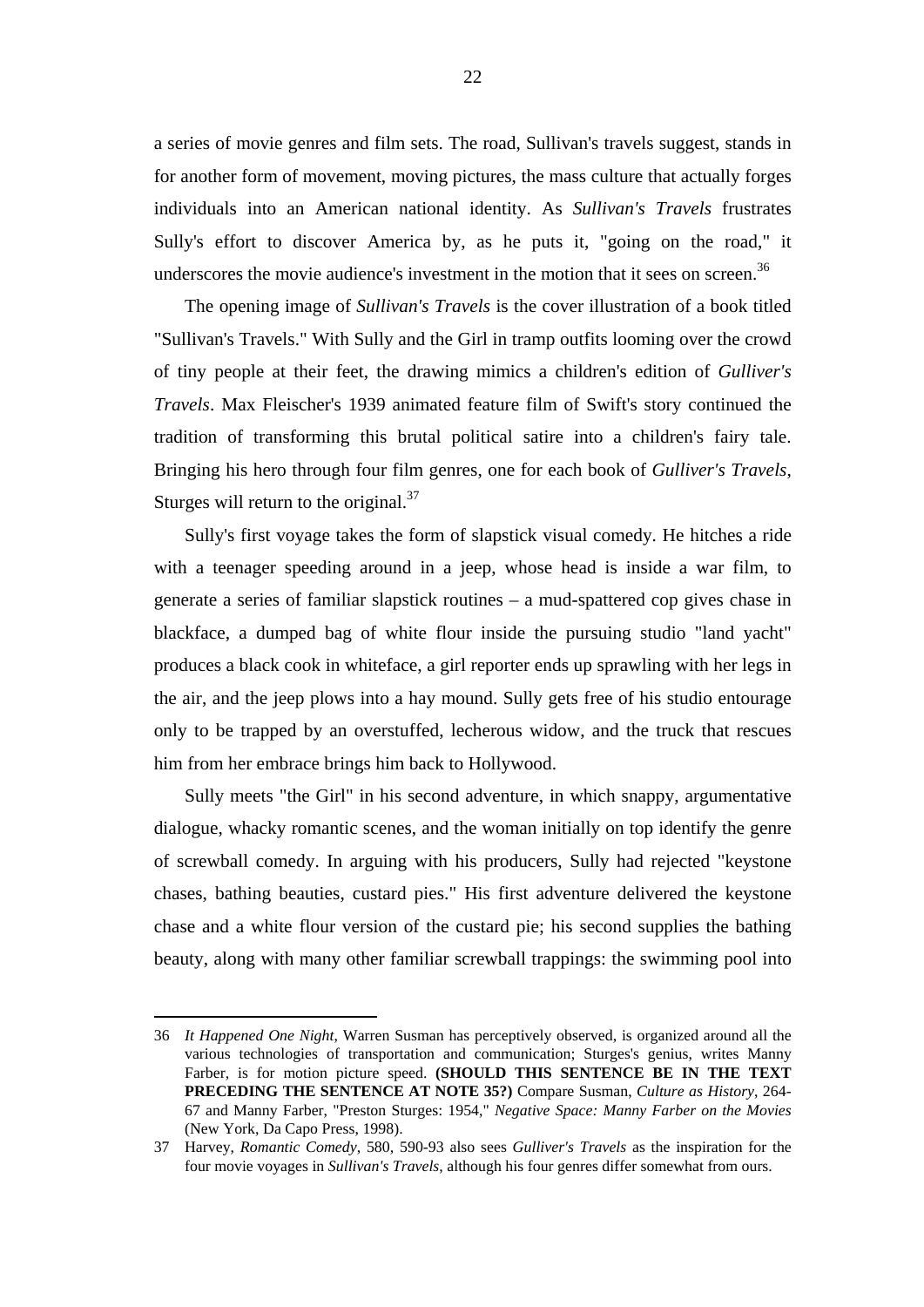which everyone falls, the jail where identities are revealed, and the (rail)road trip that at once cements the romance and restores the proper gender order.<sup>38</sup> Though this episode contains the "little sex in it" that the producers had insisted on for "Oh Brother," *Sullivan's Travels* is no more invested in the romance than in the slapstick. The romance that drives this film is Sully's with the people not with the (unnamed) Girl, and the brief scene of bums running to hop the freight as Sully and the Girl return to the road (before the reversion to comic dialogue between those "amateurs" in the box car and the professional hoboes), foreshadows the genre that will replace screwball.

"As if some force keeps shoving you back where you belong," a Sully feverish from riding the rails is again returned home – that is, to his Hollywood home away from home, the studio land yacht. More than ever determined "to find out how it feels to be in trouble," Sully and the Girl enter a silent documentary of Hooverville depression misery. Entirely without dialogue, this episode follows them through streets filled with bums into soup kitchens, delousing stations, a mission service for the homeless, and a flophouse. But once again the generic coding, this time pushing documentary into melodrama, calls attention to the sequence as film, particularly in the absence of speech at the heart of a talking picture. After a triumphant brief interlude in Kansas City, when Sully congratulates himself on having finally found real misery, the film reverts to silence to follow him as he distributes five dollar bills to the tramps "in gratitude for what they done for him." This charity that separates the film director from the grateful, incredulous mass of poor at his feet makes it clear that Sully's third voyage has still not escaped Hollywood. In his fourth adventure the director will fall into prison and not be able to get back.

The first three films within the film are framed by two scenes shot to give them special authority. In the first, which we've already described, Sully's butler warns him of what will come to pass. The prediction that Sully's masquerade will condescend to the poor climaxes with his faux documentary distribution of alms to the homeless. The alternative prophecy that the masquerade will become too real begins when a tramp stalks, assaults, and robs the director. Still within the

<sup>38</sup> As Rubenstein ("Hollywood Travels," 51) points out, the Girl who masquerades as a boy to ride the rails is imitating a girl in *Wild Boys of the Road*, down to the cap that hides her long hair.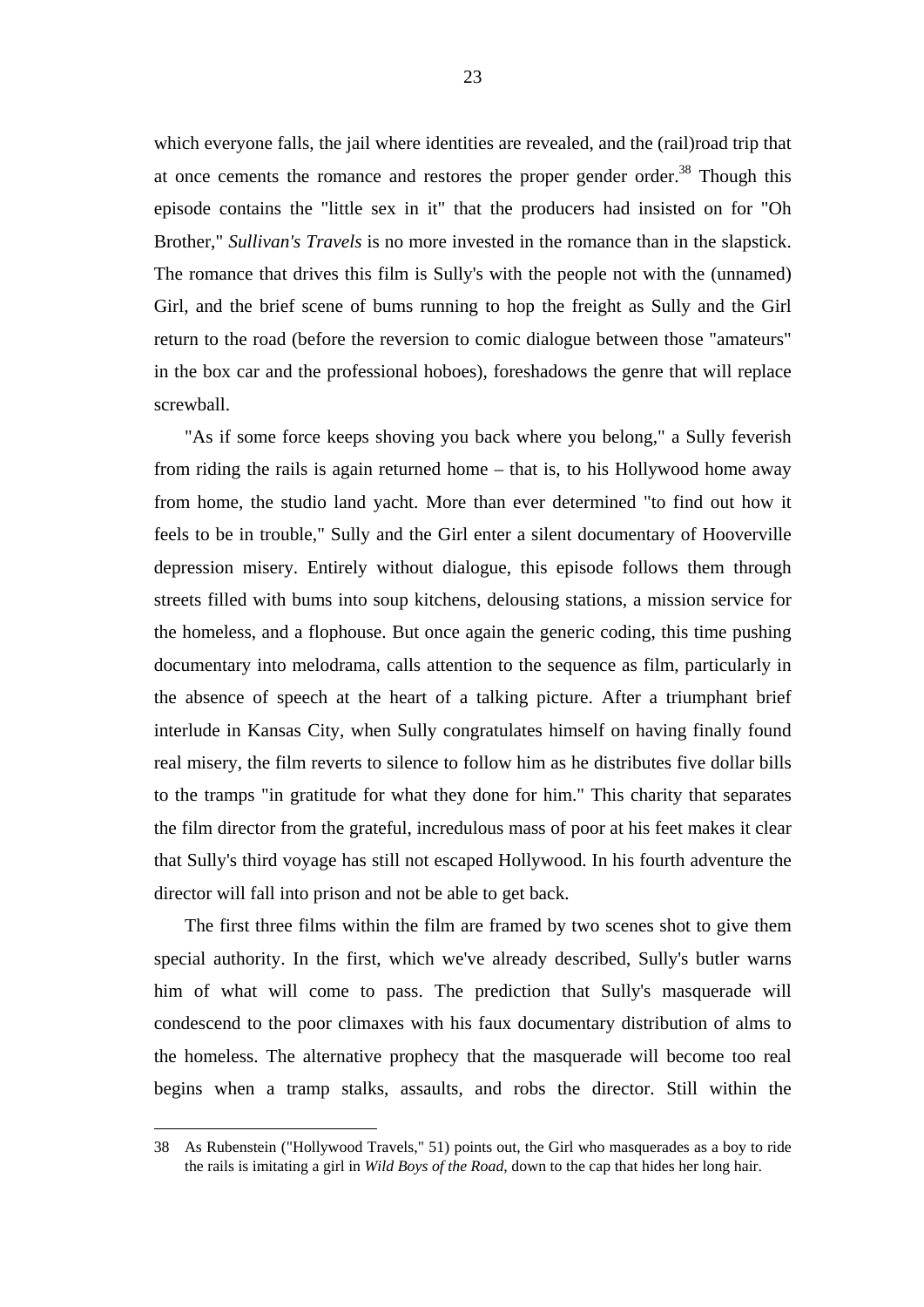conventions of silent melodrama, that scene gives way to a shot of another order entirely, its subject filmed frontally as was the butler only now from the tramp's point of view. Paralyzed amidst a maze of tracks and blinded along with the film viewer, the tramp stares into the beam of an oncoming train. As in silent film's cinema of attractions, the locomotive that will kill the tramp comes straight into the audience at the same time. The opening train battle of the film within the film had paid deliberately tired homage to the early silent classic *The Great Train Robbery*. The train that breaks the fourth wall to kill the tramp invokes the gun shot directly at the audience to end (or in some versions begin) that movie. Cinematically bringing home the butler's original warning, this train shot forces us to confront our own spectator stake in vicarious pleasure.<sup>39</sup>

The depression train that ended the social problem film with which *Sullivan's Travels* began and was then displaced into a comic road movie now takes its revenge, as our momentary involuntary participation in the tramp's fate introduces Sully's new persona. For the tramp has stepped into Sully's shoes, the shoes that contain the director's card of identity. Instead of freeing Sullivan from his attacker, the train that kills the tramp traps his victim in the tramp's body. John L. Sullivan, the director, is taken for dead in the identity exchange. The tramp has tossed his living body into a boxcar, and – ironic comment on the earlier boxcar meeting of "amateurs" and professionals – when the disoriented passenger wakes up in a railroad yard, he suffers the fate of a professional himself. Mistaken for a real hobo, Sully strikes back at the railway dick who has assaulted him (thus reenacting the battle between tramp and railway dick in the opening film within the film) and is sentenced to a prison farm. The train transporting him to prison goes in the tragic direction, South, instead of traversing the West-to-East and back again circular route of the trains and cars of the previous episodes. Sullivan has finally become what he was pretending to be. $40$ 

<sup>39</sup> See Tom Gunning, "The Cinema of Attractions: Early Film, Its Spectators, and the Avante-Garde," in Thomas Elsaesser ed., *Early Cinema* (London, British Film Institute, 1990), 56-62.

<sup>40</sup> Judicial misrecognition, turning the tables on the priveleged man who thought he was in charge, was a staple of romantic comedy. *Sullivan* references such films to underline its difference from them. When Sullivan faces the judge, like J.P. Merrick in *The Devil and Miss Jones*, not only is the judge ignorant of the celebrity's identity but so is the amnesiac director. Merrick's fall unites the boss publically and anarchically with his union-organizing workers; Sullivan joins prisoners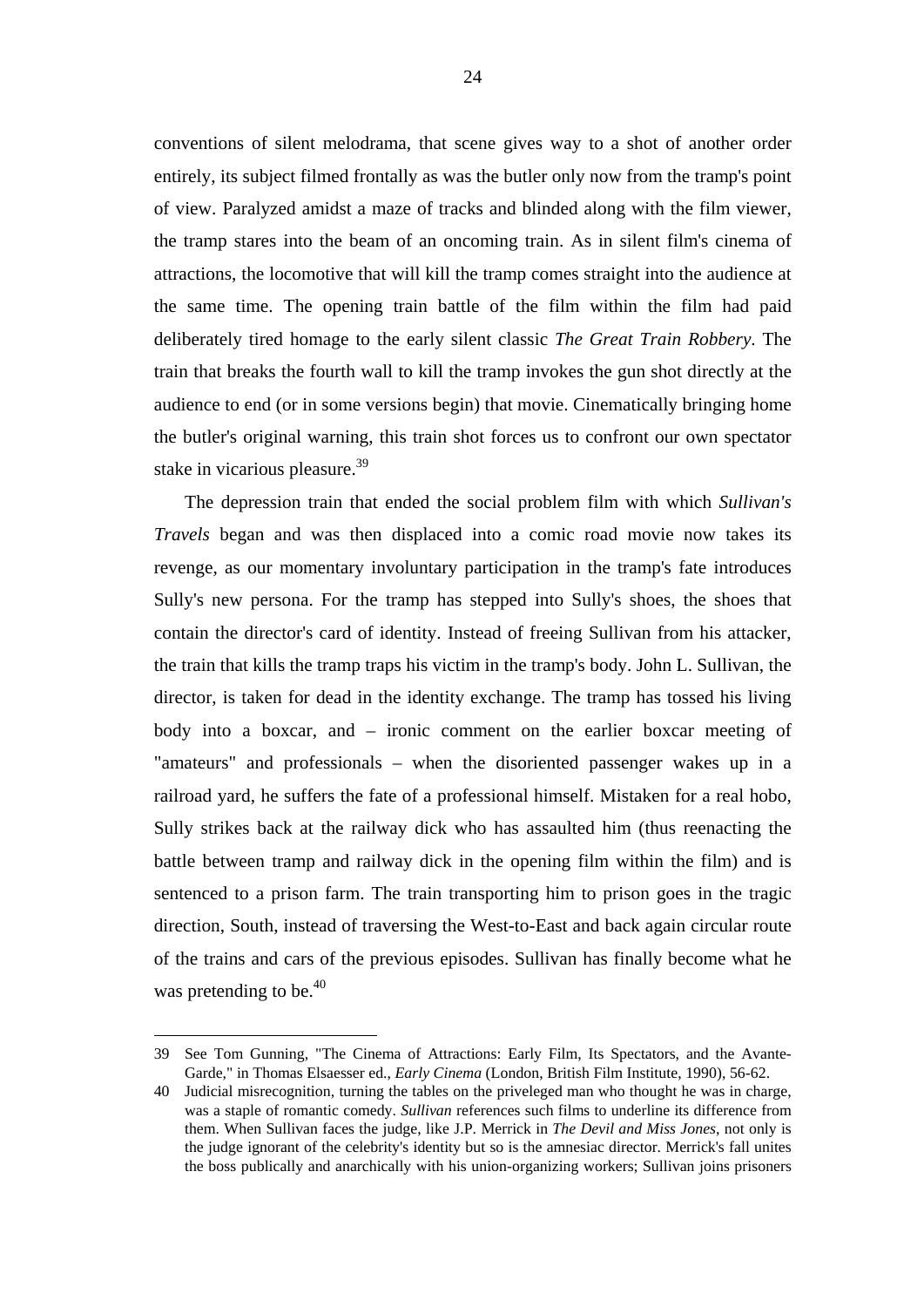The brutality of "Mister" on the interracial chain gang culminates in Sully's solitary confinement in the sweat box. "Oh Brother, Where Art Thou?" could well entitle this episode. For the establishing train shot has granted us entry to society's outcasts through yet another movie. We are now watching a remake of *I Am a Fugitive from a Chain Gang* (1932), the film that Sturges borrowed and screened while he was making *Sullivan's Travels*, 41 except that the director marks the difference between his movie and the original by reminders that Sully is still in a film. "What do you think this is, a vaudeville show?" asks Mister when he orders Sully back to work, and how is the viewer supposed to respond? Are we being reminded that Sullivan is no longer in charge of his vaudeville show, or that Sturges still is? Has the imprisonment of the director shocked the audience out of Hollywood and into the real hidden America, or is it only the director in the film and neither the one making it nor his viewers who have come up against the reality principle?

Like *Citizen Kane*, *Sullivan's Travels* refuses to counterpose the methods by which film achieves its effects to an unmediated world independent of them.<sup>42</sup> The director's display of his bag of tricks only makes more disturbing the appearance – even as we know it's not true – that he has been deprived of them. "It could happen to you," to invoke the title of Nathanael West's failed socially conscious screenplay  $(1937)$ <sup>43</sup> What could happen to you in the first instance is the deprivation of freedom, the fall from upward mobility into an imprisoning fixed lower class identity that was the menace of the Depression and that could land you in jail. But the apotheosis of film at the climax of *Sullivan's Travels*, to which we are about to turn, opens up an even more disturbing possibility of loss, the deprivation of Hollywood itself.

#### **V**

The chasm between the actual causes and conditions of depression America and the values in which Americans continued to believe deeply troubled 1930s left

l

hidden away on a chain gang.

<sup>41</sup> Harvey, *Romantic Comedy*, **GET PAGE**

<sup>42</sup> E. Rubenstein ("Hollywood's Travels," 52) also puts *Sullivan's Travels* in the same class as *Citizen Kane*.

<sup>43</sup> Jay Martin, *Nathanael West: The Art of His Life* (New York, Farrar, Straus, 1970), 279-80.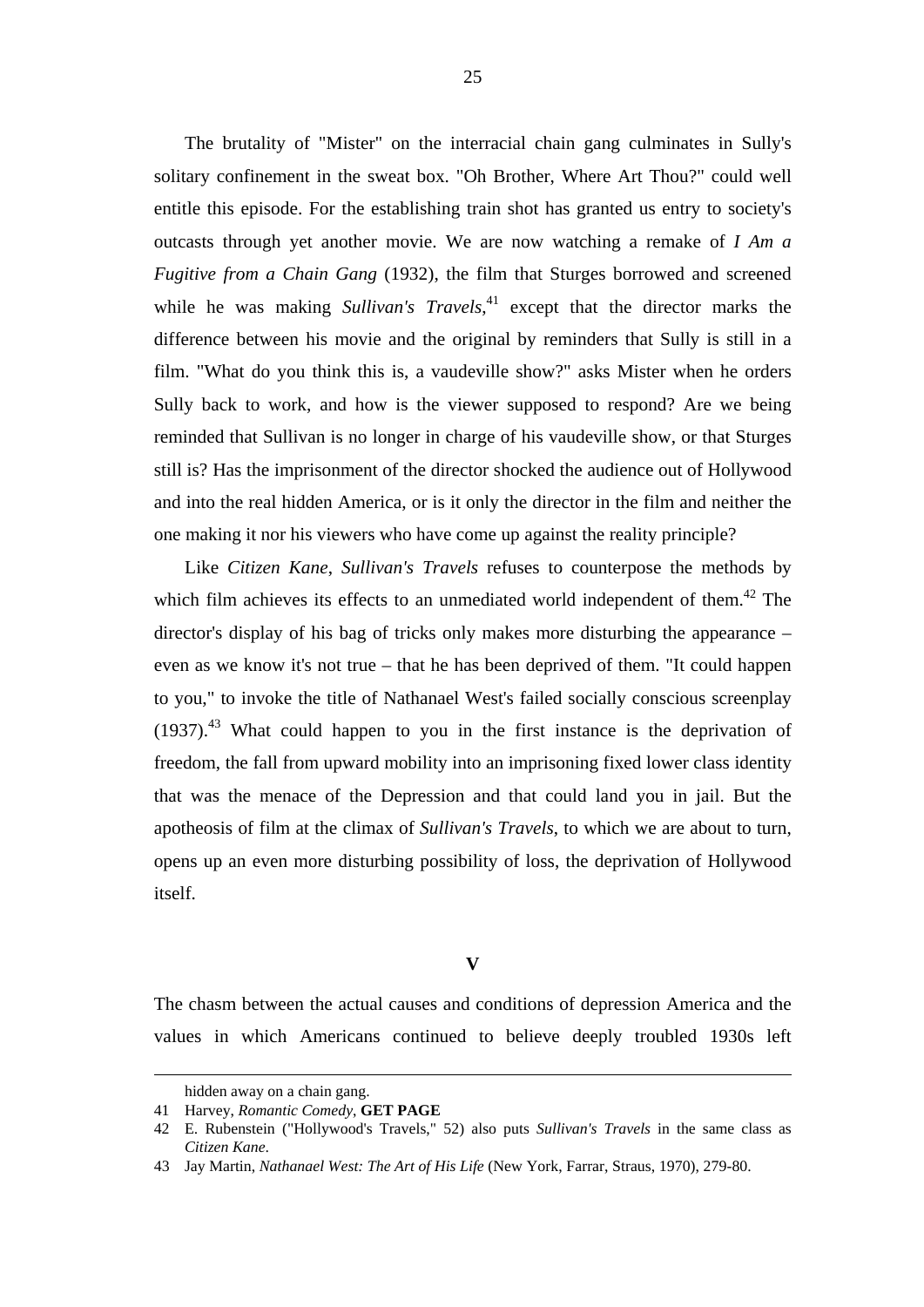intellectuals, so that if the depression decade was marked on the one hand by the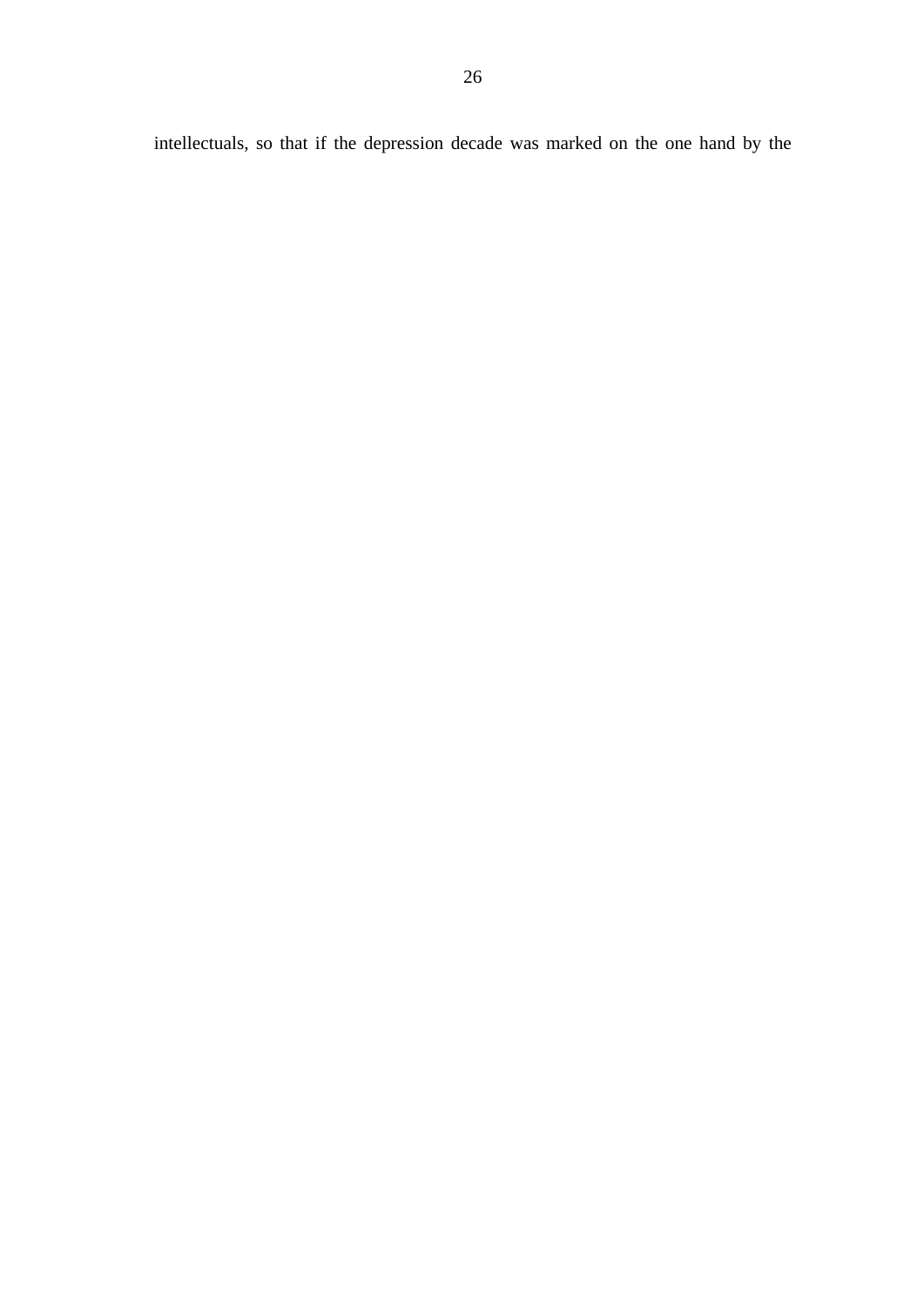documentary impulse, the discovery of the real America, it was shadowed on the other by the anxiety over deep symbolic disorientation. Thurman Arnold, the man responsible for prosecuting the anti-trust suit that finally broke up the Hollywood studio system, responded to the Great Depression – like Robert and Helen Lynd, like Kenneth Burke, like Suzanne Langer – not so much with a confident left materialism as with the recognition of the human need for "symbols" by which to live. (Nietzsche rather than Marx haunts this sensibility.) Arnold hoped he could close the gap between the values that gave meaning to people's lives and the techniques that would solve their actual problems, but he also imagined society as a giant insane asylum in which social doctors ministered to the delusions of their patients– like Harry Hope's saloon in Eugene O'Neill's 1939 play, *The Iceman Cometh*, before the reformed travelling salesman Hickey deprives its denizens of their "pipe dreams." Like New Deal Hollywood? Nowhere does *Sullivan's Travels* more deeply belong to the 1930s than in its knowing recourse to fantasy as a protection against the void.<sup>44</sup>

"There aint another Mister takes his gang to the pitcher show," the trustee comforts Sully as he falls out of the sweat box. Cut to the interior of a ramshackle black church. "We're going to share our pleasure with some neighbors less fortunate than ourselves," intones the preacher. Don't make our guests feel unwelcome, "For we is all equal in the sight of God, and he said, 'and the chains shall be struck from them  $\ldots$  and the blind shall see."<sup>45</sup> As the choir begins to sing the Negro spiritual of deliverance from slavery, "Let My People Go," the camera cuts to the chain gang shuffling along in the darkness outside. After the prisoners file into the church, down comes the ramshackle screen. And as Pluto chases flies, crashes into furniture, and

<sup>44</sup> Cf. Thurman Arnold, *The Symbols of Government* (New York, Harcourt, 1962 [1935]), 232-33, and *The Folklore of Capitalism* (New Haven, Yale UP, 1937), 69 for the insane asylum. Also see Robert S. and Helen Merrell Lynd, *Middletown in Transition: A Study in Cultural Conflicts* (New York, Harcourt, 1937); Suzanne Langer, *Philosophy in a New Key: A Study in the Symbolism of Reason, Rite, and Art* (Cambridge, Harvard UP, 1942); Eugene O'Neill, *The Iceman Cometh* (New York, Random House, 1946 [written in 1939; first performed in 1946]). The upbeat version is William Saroyan, *The Time of Your Life* (New York, Harcourt, 1939). See also Susman, *Culture as History*, and Richard H. Pells, *Radical Visions and American Dreams: Culture and Social Thought in the Depression Years* (New York, Harper, 1973).

Compare Muscio's judgment (*Hollywood's New Deal*, 62-63) that whereas FDR failed to transform the material conditions of American life, he knew how to make people feel better; he was a master of the mass media, a Hollywood director.

<sup>45</sup> Preston Sturges, "Sullivan's Travels,"in Henderson ed., *Five Screenplays*, 668. (We quote the words in the film, which differ slightly from those in the screenplay.)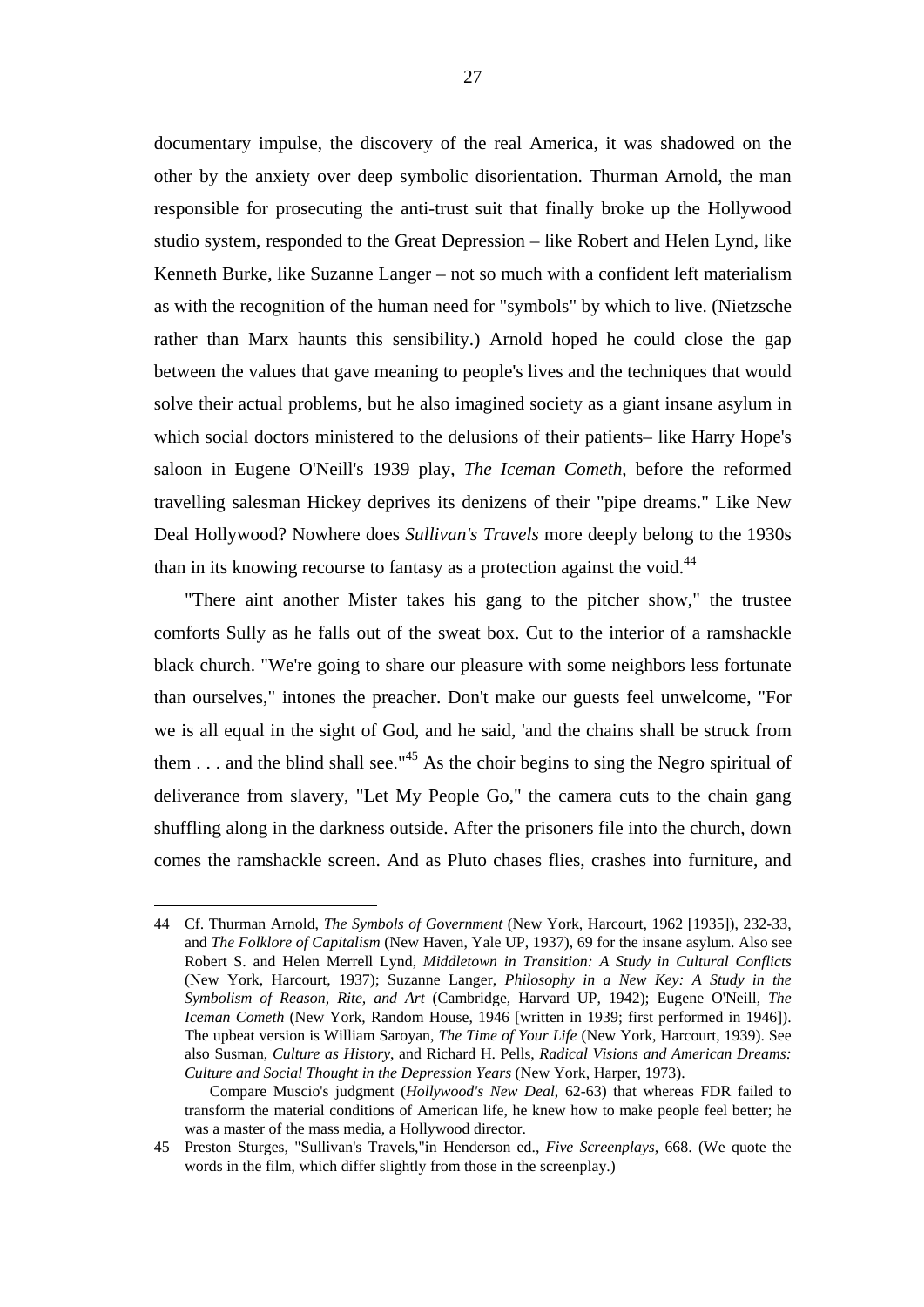gets twisted in knots in his attempts to unstick himself from flypaper, the audience of blacks and prisoners begins to laugh. Sullivan, amazed at himself, finally joins in. Out pans the camera from the hysterical laughter to the darkness outside.

How to understand this extraordinarily disjunctive scene?<sup>46</sup> Most interpreters, whether they like it or not, accept the moral that Sully draws after his release from prison: "There's a lot to be said for making people laugh. That's all that some people have." And the film fades out into a montage of laughing people, beginning with the prisoners – fat and thin, healthy and in hospital beds – with a serious Sully and the Girl in the foreground (as in the image that opens the movie) framing the hilarity. Sully is going to continue to make comedies.

But where does that moral leave the motion picture we have just seen? The final film within the film – this is Sturges's last laugh – is actually an antidote to the opening social problem movie in quite the opposite sense than the one Sully claims. For whereas heavy-handed generic coding discredits the class war between Capital and Labor as a window on the depression, Pluto's animal war that leaves him stuck in flypaper throws back at the mass Hollywood audience its own condition.

Begin with the church. Although the Negro spiritual was the one safe form in 1930s film in which black Americans could be depicted in a non-comic, nondenigrating mode, Sturges goes much further. Instead of condescending to African-Americans or making them the butt of laughter, the film allows the black preacher to condescend to whites by labeling prisoners who have fallen off the social ladder, notably Sully, "equal in the sight of God" with the black people above them on the bottom. Singing "Let My People Go," the black congregation returns the spiritual from its Hollywood association with stoic Negro endurance (or, the ultimate falsification of history, with singing slaves marching to fight for their masters in *Gone with the Wind*) to its original meaning as a cry for freedom – and now in solidarity with chain gang white men as well. No wonder the NAACP praised the film. Producer Buddy DeSylva by contrast, as if he were playing one of the

<sup>46</sup> Set it against the entirely conventional episode of inmates watching a newsreel in the 1939 James Cagney prison film, *Each Dawn I Die*, which ends with one prisoner stabbing another.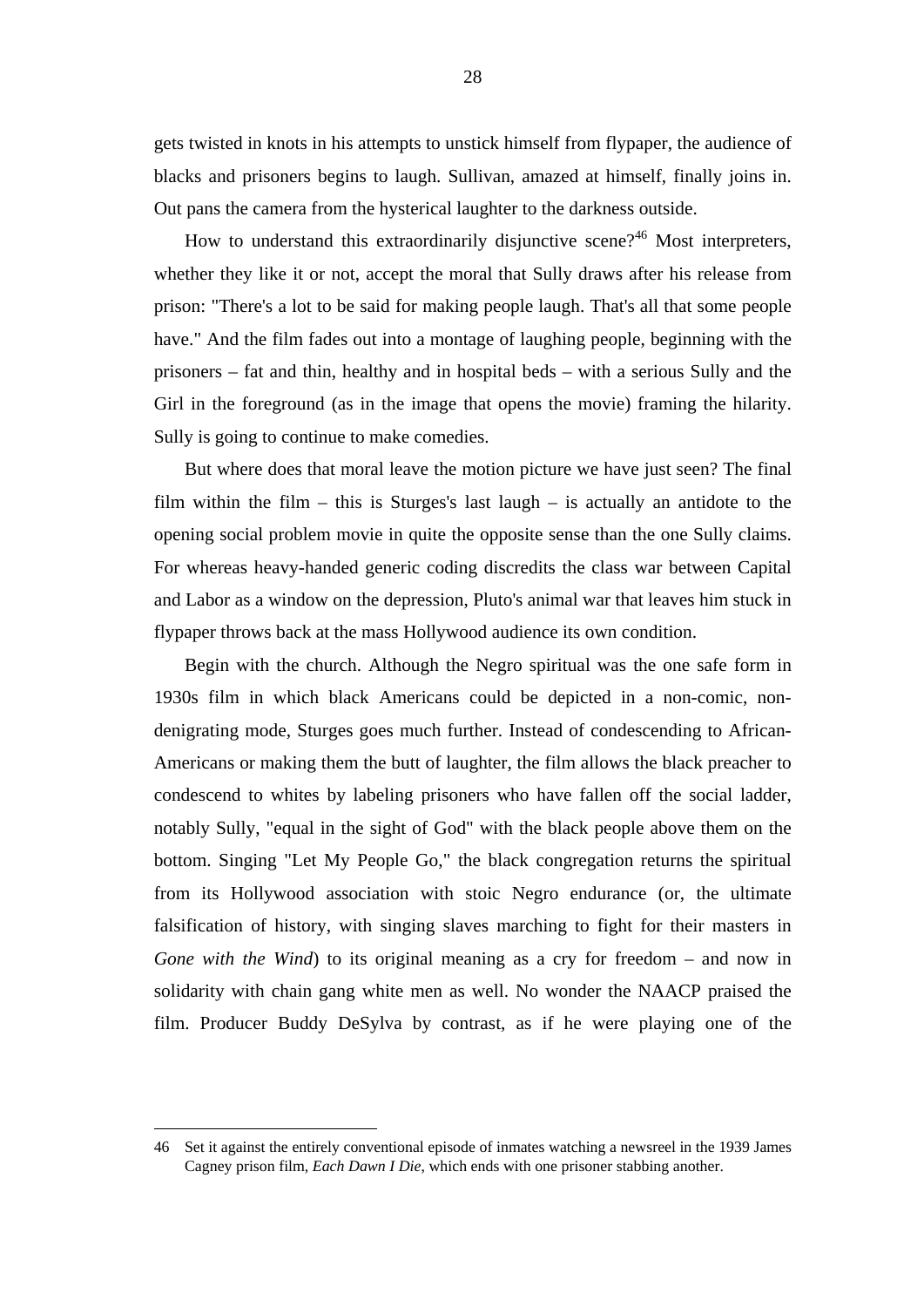producers in the film, tried to get the scene cut. He knew it got in the way of the sort of comedy Sullivan claimed to be after.<sup>47</sup>

So does the cartoon itself. The Disney animation (Sturges' first choice was a Chaplin short) looks backward through *Sullivan*'s earlier car-chase scene to vaudeville comedy, with its roots in working class experience. It is a reminder of the violence to which Sullivan, other prisoners, and free blacks, are routinely subjected. When the inmates guffaw at Pluto stuck in flypaper they are recognizing their own confinement. Or perhaps they are enjoying its fantastic inversion, since the animal giving chase is caught, not his prospective victims.<sup>48</sup> The camera does not let *Sullivan*'s audience forget the prison either, panning outside the church at the end of the cartoon to remind us that the men are still inside.

Inside what? The converted motion picture theater is only a temporary escape from prison; that is why the convicts need to laugh so hard. Sullivan will not share their fate, of course. By confessing to the murder of John L. Sullivan, Sully gets his picture in the paper and himself out of jail. As Sturges would have known, however, Robert E. Burns, from whose autobiography *I Am a Fugitive from a Georgia Chain Gang* the 1932 film was taken, was actually returned to the chain gang when he surfaced to promote the movie made out of his ordeal. Hollywood freed Sullivan from prison only after sending his role model back. Burns, moreover, had been the innocent accomplice in a hamburger restaurant hold-up, featured in the film version of *Fugitive* and referenced in the *Sullivan's Travels* scene where Sully and the Girl beg for food. The actual armed robber was played by an actor named Preston S. Foster.<sup>49</sup> Even if Sturges had not attended to the coincidence of names when he was running through the earlier film to borrow for the one he was making, the episode underlines his own sense of the arbitrary line insecurely separating the damned from the saved, on one side of which is young Preston grieving from the double loss of the man he thought was his father, on the other his rescue through the false legitimacy of the S. (for Sturges) family name that, the grown-up Sturges said, was not his by

<sup>47</sup> Jacobs, *Christmas in July*, 263, 259-60.

<sup>48</sup> The Mickey mouse logo that introduces the cartoon, derived from Al Jolson in blackface, would underline the table-turning racial association in the political unconscious. Thanks to Russell Wright for pointing this out.

<sup>49</sup> Roddick, *New Deal in Entertainment*, 123-24.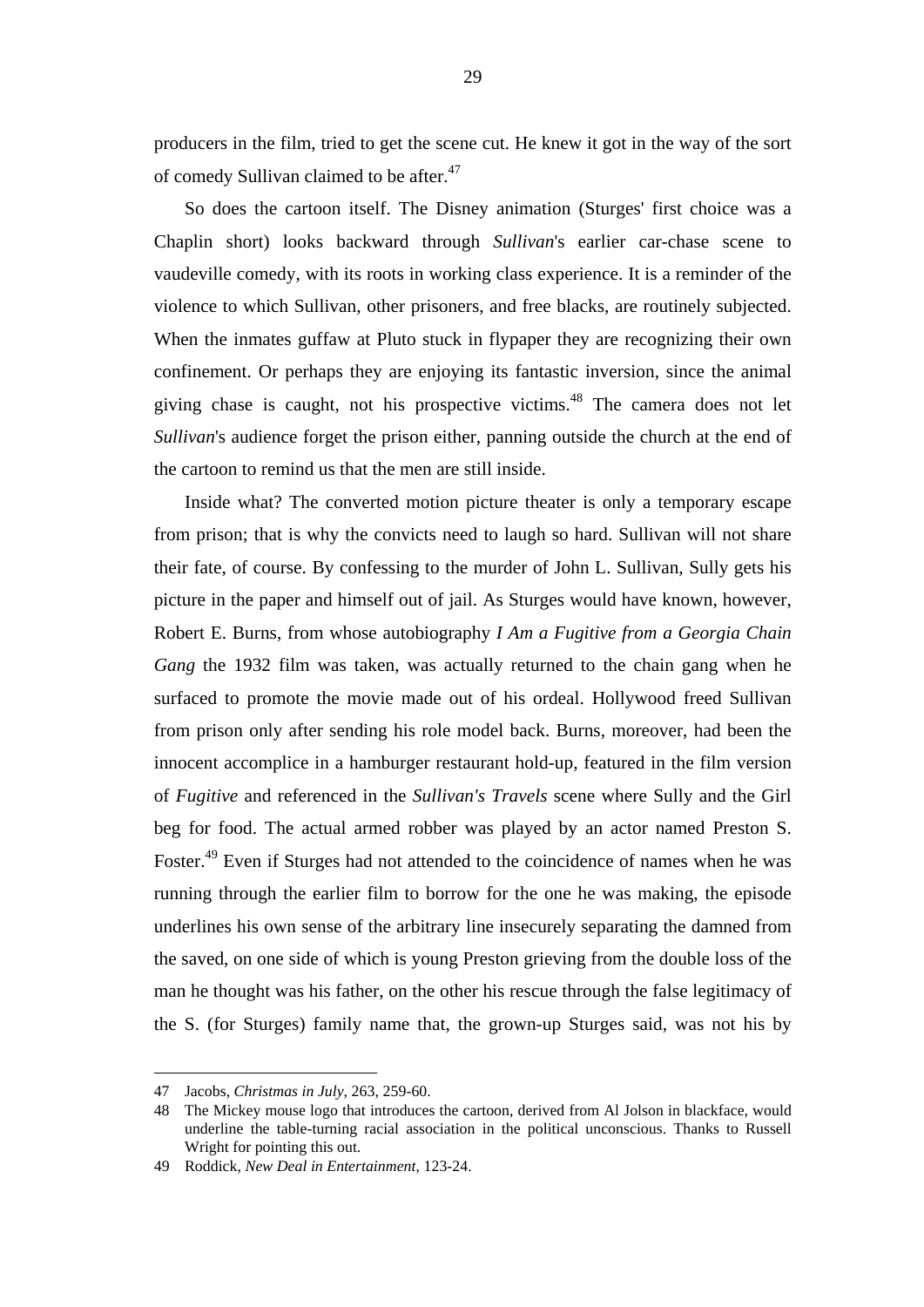right. Both inside and outside the film, then, and on the (Preston S.) border between film and life, Sullivan's happy ending only calls attention to those he has left behind.

Capital and Labor (so identified as the last two roles on the cast list) murder eachother in the opening film within the film. By the time Sullivan brings himself back to life by confessing to his own murder, the director who wanted to make "something like Capra" has killed the director of "Hay, Hay in the Hayloft." The moral of the social problems film ("This picture is an answer to Communists," Sully had told his producers) was class reconciliation; Sullivan the Houdini escape artist leaves his fellow inmates in jail. What about us?

As Sully observes the hysterical laughter of the prisoners, his own laugh is palpably forced out of him in painful spurts and lurches. It is as if, against his will, he has finally crossed over some border, finally stepped out of the movie. Where he has landed, however, is not in some extra-filmic real world but in the motion picture audience. Sully was an involuntary audience member in his earlier genre travels, watching with the widow a movie we do not see in the slapstick adventure that has itself now migrated onto the screen within the screen, and listening with other mission bums to a preacher we do not hear in the silent film within the film. Sully wanted only to escape from the audience those first times; now he is happy to be part of it. In this one painful moment, *Sullivan's Travels* finds the Archimedian point it has been structured to deny. Sturges has closed the gap between film and the world by invoking our need, as mass audience, for Hollywood. It is our faces, reflected back in the disturbing, needy laughter of the prisoners, that drive the fantasies on screen. Enclosed within a compendium of Hollywood conventions, the church scene escapes Hollywood confinement by implying that the horror of our own lives, our own need for fantasy, is what generates our collective plots. Like the prisoners chortling at their existence played back to them as joke, *Sullivan's Travels* invites us, its audience, to laugh at the replay of our own enthrallment to Hollywood.

The inhabitants of Plato's cave see only shadows reflected on a wall, but at least their source is the sun. There is no sun in Pluto's cave, for the only light in the surrounding darkness comes from a motion picture projector. The eyes that see the chains struck, as promised by the African-American preacher, are watching a movie. Just as the light from the primitive motion picture projector  $-$  a shot of it precedes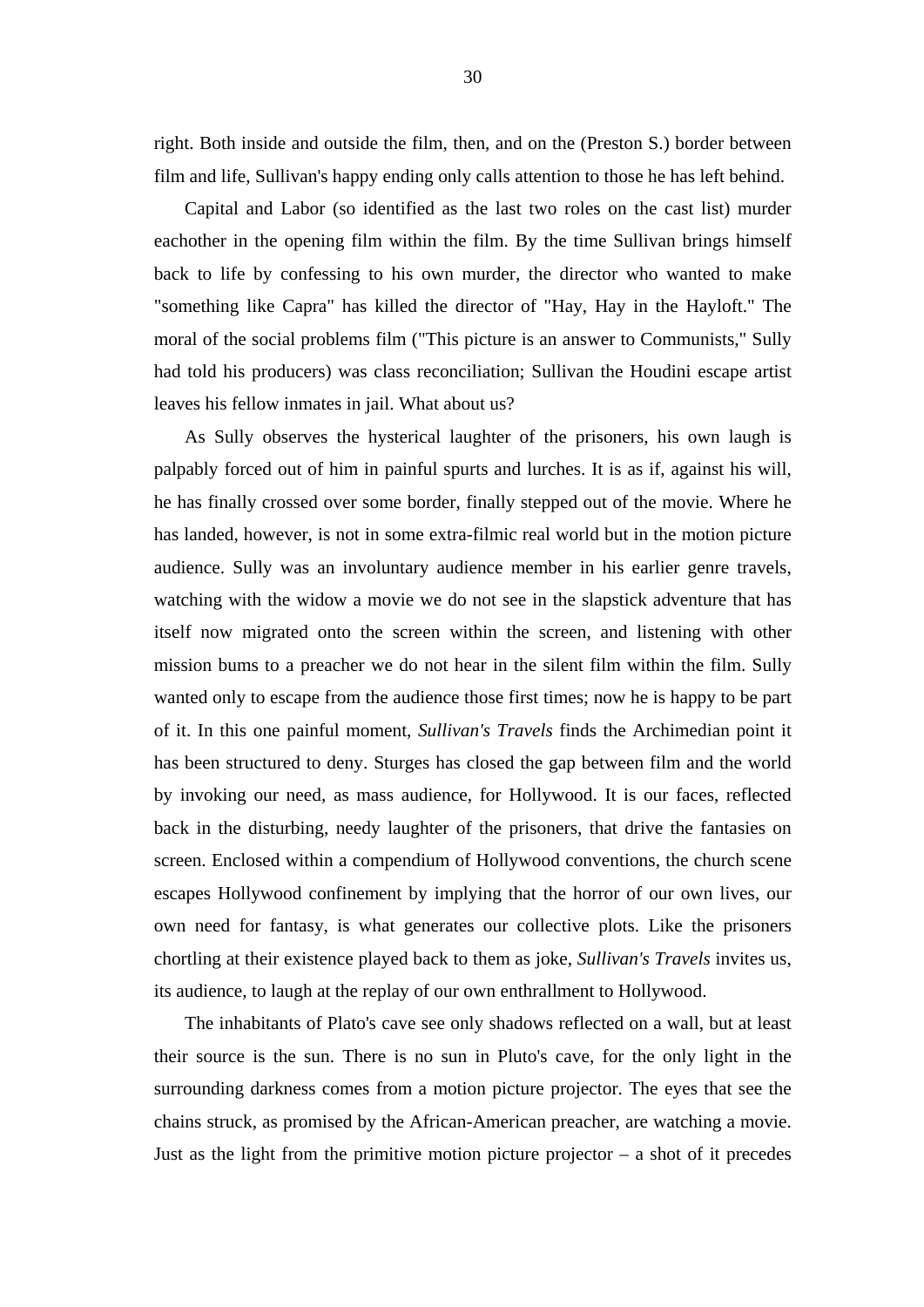the cartoon – takes over from the blinding locomotive beam that killed the tramp, so – as Christopher Ames puts it in the words about this scene with which he ends *Movies on Movies* – "The new church is the movie theater, where we are moved to laughter in our chains."<sup>50</sup>

"How can the prisoner reach outside except by thrusting through the wall?" asks Melville's Ahab. Sturges leaves that prison wall intact, turning it into a movie screen. But film's ride to the rescue requires the prior opening up of an abyss between motion picture technique and the desperate brute world beyond its reach. The fall into prison underlines both the distance separating movie audiences outside prison from those inside and the ease of slipping from one state to the other. The expression of solidarity in the film's last laughs raises a still more disturbing possibility, however, that those of us outside prison (no blacks this time)<sup>51</sup> are as desperately in need of Pluto's cave as are the inmates, that we share their condition.

A surfeit of counterevidence has deprived film theory of the belief it once held in the progressive content of self-reflexive form. Apparently using self-consciousness against the Popular Front message film, *Sullivan's Travels* has turned the tables on entertainment. The reason lies neither in Sturges' own politics (he had none) nor in some intrinsic politics of form, but rather in the conjunction of his own personal history with the outside historical forces that – as Dr. New Deal and the Depression are coming to an end, as "the good war" is about to restore America to faith in itself once again –leave their mark, the political unconscious, on the film.

Defending the motion picture business against Thurman Arnold's antitrust suit *U.S. v. Paramount et al* shortly before *Sullivan's Travels* went into production, Paramount executive Stanton Griffis insisted that the industry steered entirely clear of politics. Hollywood, said Griffis, "stuck to its knitting of furnishing amusement, laughter, entertainment and escape; spends [its] far-flung energy in making the world a happier place to live in."52 By the time Sullivan echoes the words of Sturges's studio boss, his film has inverted their meaning. Underneath Griffis' defense of

<sup>50</sup> Christopher Ames, *Movies about Movies*, (Lexington, University of Kentucky Press, 1997), 226. On the motion picture apparatus as Plato's cave, see Baudry

<sup>51</sup> Sturges originally intended to include African Americans in his final montage; their elimination exposes another (Jim Crow) truth that undercuts the film's proclaimed happy ending. See Henderson, *Five Screenplays*, 683.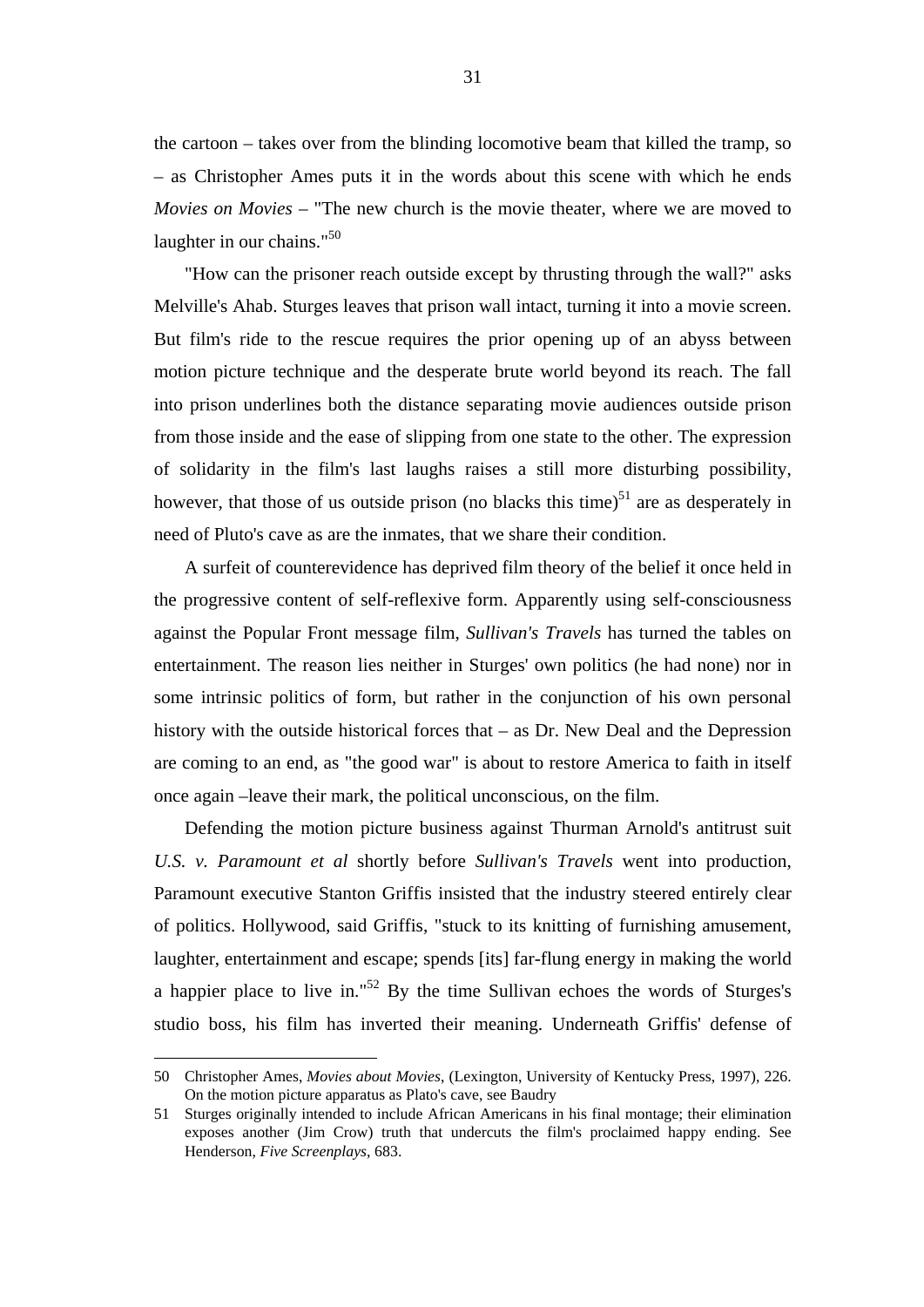escapism was the threat that Hollywood would turn to politics to protect itself from the New Deal. Behind Sully's need to underline the happy moral of his travels lies the visual evidence of desperation. Far from merry enjoyment, the maniacal laughter in the closing montage, like that of the prisoner audience, looks and sounds like hysteria. In contrast with "Ants in Your Pants" or the carnivalesque denouments of so many screwball comedies, it is the laughter of another late 1930s document that also invoked Israel in Egypt land, *The Day of the Locust*. It is laughter at the death of innocent laughter, the laughter that comes after and with the chain gang and cannot wipe it away. Although it apparently has the opposite ending, *Sullivan's Travels* is the lineal descendant of *A Connecticut Yankee in King Arthur's Court*, the ur-American example of comedy turning into horror before our eyes.<sup>53</sup>

Not according to Sturges, to be sure. Although reviewers were now for the first time comparing the director to Welles, he thought that the point of the film "I would be most willing to hang my hat on" was "to tell some of my fellow filmwrights that they were getting a little deep dish and to leave the preaching to the preachers."<sup>54</sup> Like the preacher in the prison scene, one wants to ask? Movie viewers were as free as Sturges to ignore the evidence before their eyes, although that is not the way reception theory normally understands consumer democracy. Authorial intention and audience response provide relevant data about the historical meaning of cultural artifacts, of course, and what popular success *Sullivan's Travels* enjoyed may well have required that it not be taken too seriously. Whatever the director and his audiences consciously made of the film, however, its two overwrought episodes of audience hilarity – in prison and in the closing montage – stand out in dark relief

l

<sup>52</sup> quoted in Muscio, *New Deal Hollywood*, 177.

<sup>53</sup> Nathanael West, *The Day of the Locust* (New York, Random House, 1939); Mark Twain, *A Connecticut Yankee in King Arthur's Court* (New York, Harper, 1965 [1889]).

 <sup>&</sup>quot;Such a laughing audience is a parody of humanity. Its members are monads, all dedicated to the pleasure of being ready for anything at the expense of everyone else. Their harmony is a caricature of solidarity. What is fiendish about this false laughter is that it is a compelling parody of the best, which is conciliatory. . . . The supreme law is that they shall not satisfy their desires at any price; they must laugh and be content with laughter." Max Horkheimer and Theodore W. Adorno, *Dialectic of Enlightenment*, trans. John Cumming (New York, Continuum, 1998 [1944], 141. Horkheimer and Adorno might have given more credit to the scene and the film that almost certainly inspired this diatribe. (Also unnamed, Veronica Lake receives a snide reference a few pages later [154]).

<sup>54</sup> Jacobs, *Christmas in July*, 260-63 quotes Sturges on *Sullivan's Travels*.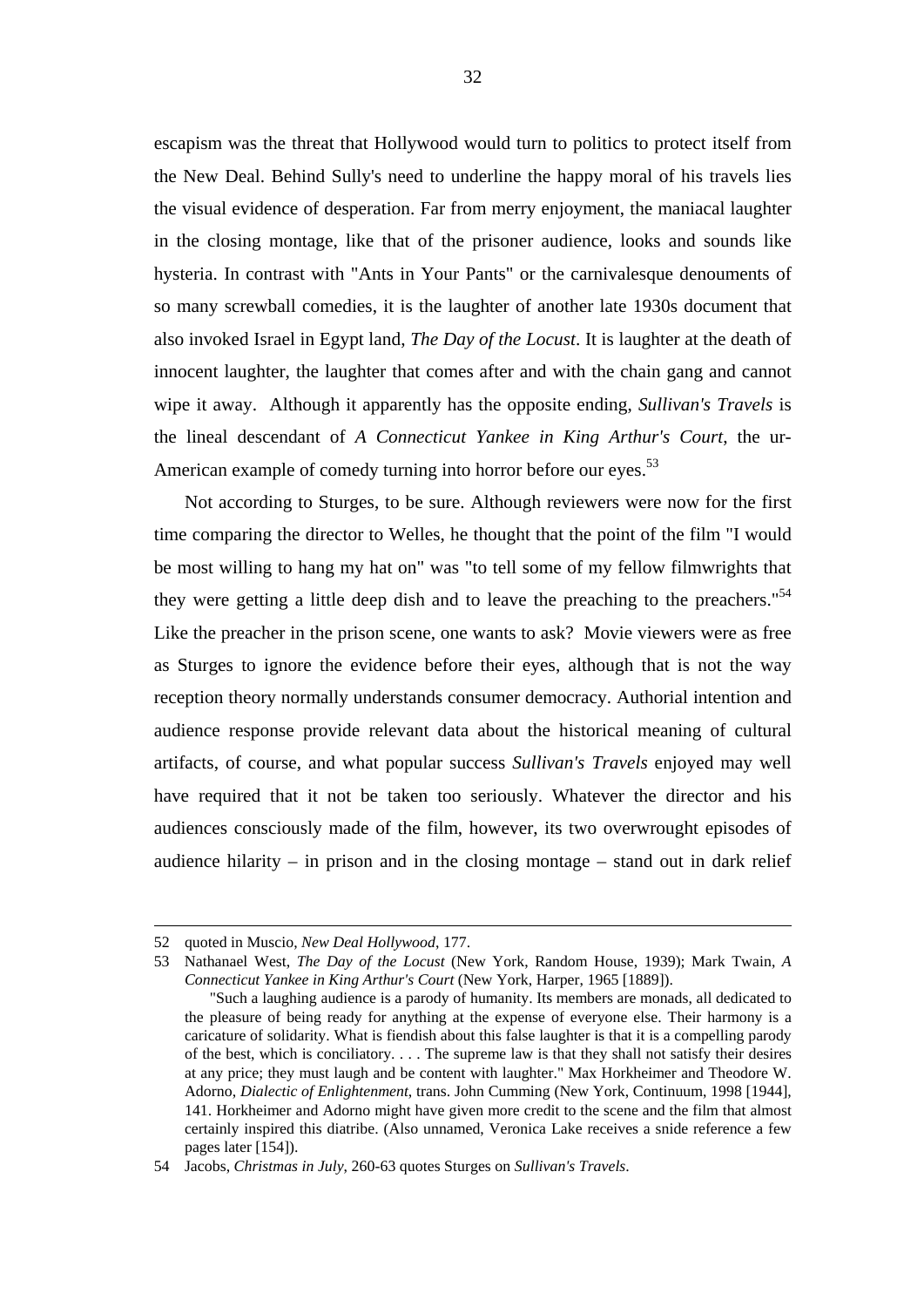when placed alongside their famous counterparts, scenes which Sturges was probably invoking and of which he was certainly aware.

First: *It Happened One Night*'s incognito heiress Ellie Andrews and arrogant newspaperman Peter Warne – "truculent Gable and 'brat' Colbert," as Capra's autobiography puts it – finally join the people by singing "That daring young man on the flying trapeze" along with the other passengers on the bus taking them from Miami to New York. A chasm separates this road movie's innocently affirmative audience participation – Capra's "laughing happy mass of human bodies" – from Sully's acceptance of his shared prisoner fate. Second: the (silent) laughter of a vaudeville audience – the final shot of King Vidor's *The Crowd* (1928) –underlining the futility of the protagonist's effort to set himself apart from the mass, allows him momentary respite from his nightmarish private life. Having already propelled a desperate Sully into the audience for spectacle, Sturges ends by allowing us to see ourselves reflected back through the looking glass screen.<sup>55</sup>

James Allen twice escapes from prison in *I Am a Fugitive from a Chain Gang*, and the second time he knows he must never go back. His sudden appearance at night to the girl he loves – among the most famous endings in all 1930s Hollywood, by itself it established Warner Bros.' reputation as a socially conscious studio<sup>56</sup> – produces out of an entirely black screen the final lines of the movie: "How do you live?" she asks him. He answers, "I steal." Over that black background appear the words, "The End." A black screen introduced *Sullivan's Travels* as faux social problem comedy, with "THE END" rising from the black water into which Capital and Labor have fallen. Now imagine asking that same question at the actual finish of Sturges' film: "How do you live?" "I laugh." Or, since it's the director who's answering, "How do you live?" "I make people laugh."

<sup>55</sup> Capra, *The Name Above the Title*, 170-71.

<sup>56</sup> Roddick, *New Deal in Entertainment*, 124.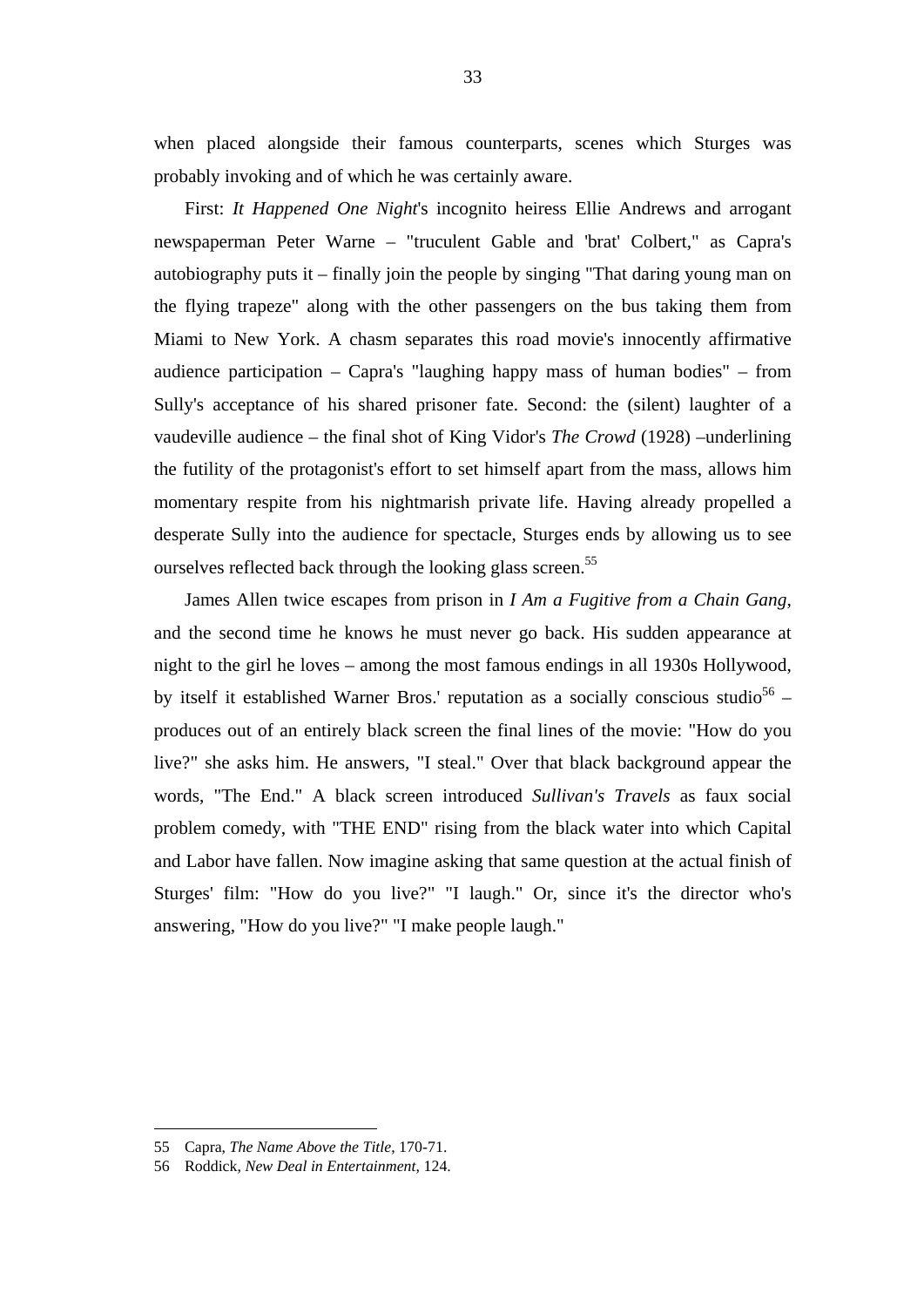#### *List of Films Cited*

*Bringing Up Baby*, Howard Hawks dir. (RKO, 1938). *Christmas in July*, Preston Sturges dir. (Paramount, 1940). *Citizen Kane*, Orson Welles dir. (RKO, 1941). *The Crowd*, King Vidor dir. (MGM, 1928). *Dead End*, William Wyler dir. (United Artists, 1937). *Destry Rides Again*, ( , 1939). *The Devil and Miss Jones*, Sam Wood dir. (RKO, 1941). *Each Dawn I Die*, William Keighley dir. (Warner Bros., 1939). *The Front Page*, Lewis Milestone dir. (United Artists, 1931). *Foreign Correspondent*, Alfred Hitchcock dir. (United Artists, 1940). *Gone with the Wind*, Victor Fleming dir. (Selznick International, 1939). *The Great Dictator*, Charles Chaplin dir. (United Artists, 1940). *The Great McGinty*, Preston Sturges dir. (Paramount, 1940). *Grand Canyon*, Lawrence Kasdan dir. **(GET CITE)** *The Grapes of Wrath*, John Ford dir. (Twentieth Century Fox, 1940). *The Great Train Robbery*, Edwin S. Porter dir. (Edison, 1903). *Gulliver's Travels*, Willard Bowsky dir. (Fleischer Studios, 1939). *His Girl Friday*, Howard Hawks dir. (Columbia, 1940). *I Am a Fugitive from a Chain Gang*, Mervyn LeRoy dir. (Warner Bros., 1932). *It Happened One Night*, Frank Capra dir. (Columbia, 1934). *Juarez*, William Dieterle dir. (Warner Bros., 1939). *The Lady Eve*, Preston Sturges dir. (Paramount, 1941). *Meet John Doe*, Frank Capra dir. (Frank Capra Productions, 1941). *Mr. Deeds Goes to Town*, Frank Capra dir. (Columbia, 1936). *My Man Godfrey*, Gregory La Cava dir. (Universal, 1936). *The Philadelphia Story*, George Cukor dir. (MGM, 1940). *The Power and the Glory*, William K. Howard dir. (Fox, 1933). *Remember the Night*, Mitchell Leisen dir. (Paamount, 1939). *Rules of the Game*, Jean Renoir dir. (N.E.F., 1939). *Mr. Smith Goes to Washington*, Frank Capra dir. (Columbia, 1939). *Stagecoach*, John Ford dir. (Walter Wanger Pictures, 1939). *State of the Union*, Frank Capra dir. (MGM, 1948). *Sullivan's Travels*, Preston Sturges dir. (Paramount, 1942). *Why We Fight*, Frank Capra dir. (U.S. War Dept., 1942-1945). *Wild Boys of the Road*, William Wellman dir. (Warner Bros., 1933).